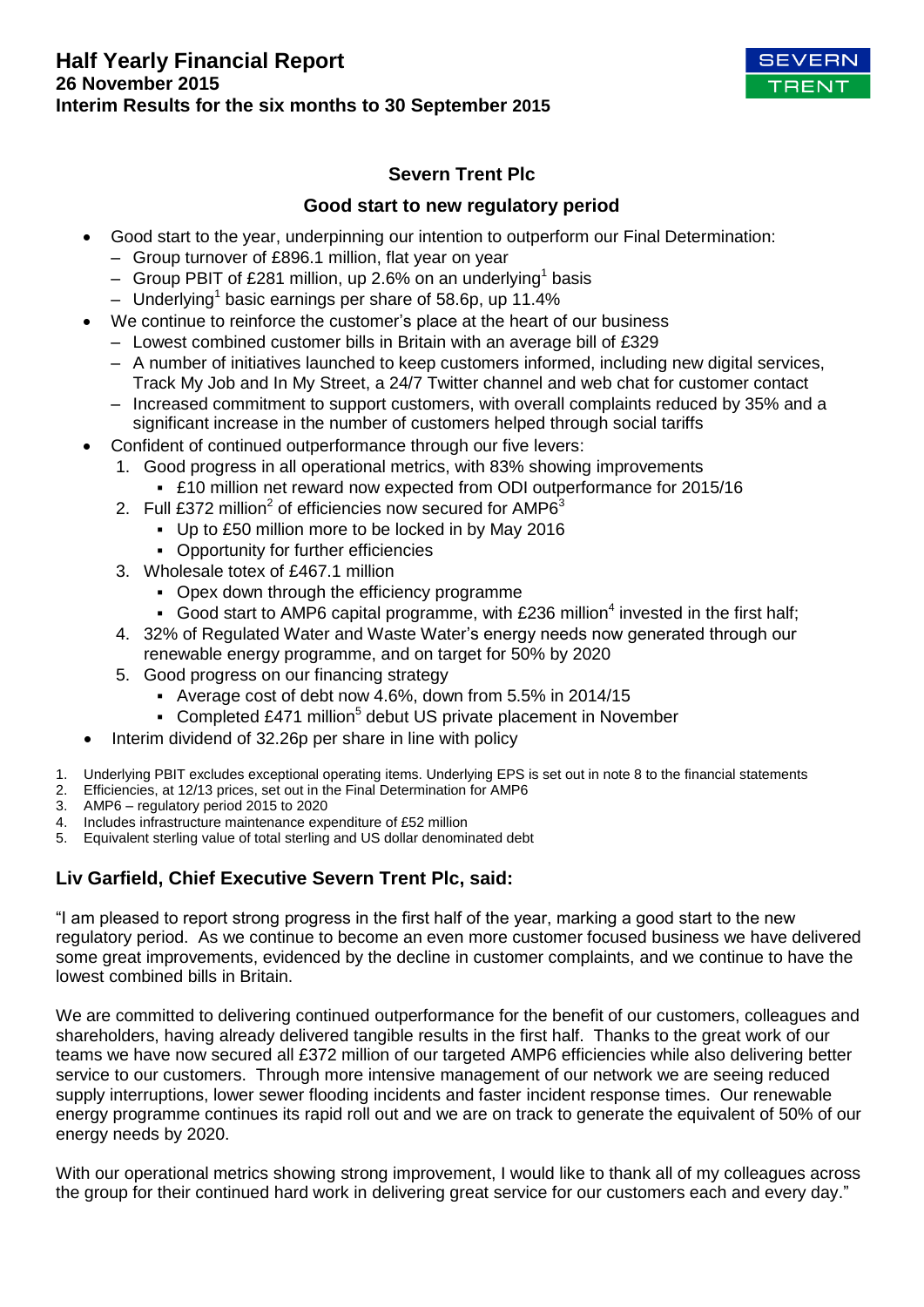# **Group results from continuing operations**

| <b>Underlying performance</b>                          | 2015            | 2014                  | Increase/  |
|--------------------------------------------------------|-----------------|-----------------------|------------|
| Six months ended 30 September                          |                 | (rested) <sup>4</sup> | (Decrease) |
|                                                        | £m              | £m                    | %          |
| Group turnover                                         | 896.1           | 898.3                 | (0.2)      |
| Underlying group PBIT <sup>1</sup>                     | 281.0           | 273.8                 | 2.6        |
| Underlying group profit before tax <sup>2</sup>        | 174.7           | 154.7                 | 12.9       |
|                                                        | pence/<br>share | pence/<br>share       |            |
| Underlying basic EPS <sup>3</sup>                      | 58.6            | 52.6                  | 11.4       |
| Interim dividend declared                              | 32.26           | 33.96                 | (5.0)      |
| <b>Reported results</b>                                | 2015            | 2014                  | Increase/  |
| Six months ended 30 September                          |                 | $(restated)^4$        | (Decrease) |
| <b>Group PBIT</b>                                      | £m<br>281.0     | £m<br>280.3           | %<br>0.2   |
|                                                        |                 |                       |            |
| Group profit before tax                                | 186.2           | 137.1                 | 35.8       |
| Group profit for the period from continuing operations | 146.9           | 107.2                 | 37.0       |
|                                                        | pence/<br>share | pence/<br>share       |            |
| Basic earnings per share from continuing operations    | 60.5            | 44.8                  | 35.0       |

**1** before exceptional items (see note 3)

**2** before exceptional items and net gains/(losses) on financial instruments

**3** before exceptional items, net gains/(losses) on financial instruments, current tax on exceptional items and on financial instruments and deferred tax (see note 8) **4**

restated due to discontinued operations (see note 6)

# **Enquiries**

| <b>Investors &amp; Analysts</b><br>David Lloyd-Seed<br><b>Head of Investor Relations</b> | Severn Trent Plc              | 0207 353 4200 (on the day)<br>02477 715000 |
|------------------------------------------------------------------------------------------|-------------------------------|--------------------------------------------|
| <b>Richard Tunnicliffe</b><br><i>Investor Relations Manager</i>                          | Severn Trent Plc              | 0207 353 4200 (on the day)<br>02477 715000 |
| <b>Media</b>                                                                             |                               |                                            |
| Simon Harris<br><b>Head of Communications</b>                                            | Severn Trent Plc              | 0207 353 4200 (on the day)<br>02477 71500  |
| Martha Walsh/Chris Hughes                                                                | <b>Tulchan Communications</b> | 0207 353 4200                              |

# **Interim Results Presentation and Webcast**

There will be a presentation of these results at 9:30am on Thursday 26 November at The Lincoln Centre, 18 Lincoln's Inn Fields, London WC2A 3ED. This presentation will be available as a simultaneous webcast on the Severn Trent website (www.severntrent.com) and will remain on the website for subsequent viewing.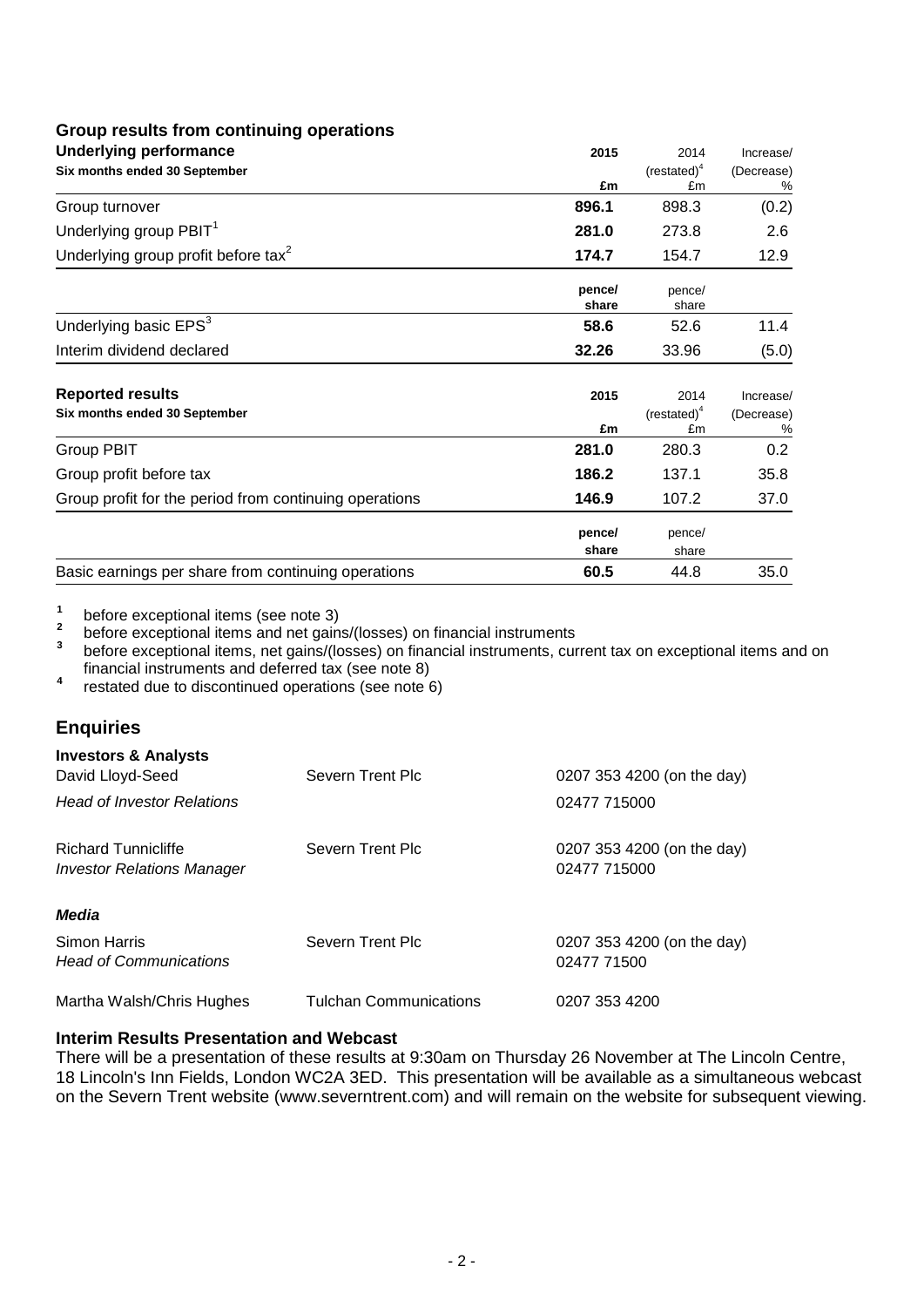# **Chief Executive's Review**

The foundations we laid in preparing for AMP6 - transforming our culture, driving operational excellence, improving the business through the use of digital technology, and putting customers at the heart of what we do - have ensured a good start. This has been reflected in a good financial performance in the first half with underlying profit before interest and tax up 2.6% at £281 million.

Our more streamlined organisational structure is enabling us to speed up our decision making and approval processes while empowering our colleagues to make the right decisions for customers, for example when deploying our capital spend. In addition, all our teams now have new digital devices which, combined with our own apps, enables greater operational efficiency and even higher right-first-time service delivery.

Our strong foundations are enabling us to deliver on our five areas of potential outperformance: outcome delivery incentives (ODIs); efficiency; total expenditure (totex); energy; and financing, while continuing to improve services for customers.

# **Customers**

We have made good progress in reinforcing the customer's place at the heart of our business as we improve our services for them, with operational metrics showing significant improvements.

Our customers benefit from the lowest combined bills in Britain and will continue to do so throughout this AMP. In addition, we have increased our commitment to support customers in need through social tariffs, significantly increasing the number of customers we have helped.

We have also launched a number of new digital services to improve the service we deliver and to keep customers informed of our ongoing activity. These include 'Track My Job', which enables customers to track the progress of ongoing work, and 'In My Street', which provides customers with information on scheduled works near their homes to help them plan around any disruption.

We are the only company in the sector to offer 24/7 contact via Twitter and have been benchmarked as offering highly effective responses through this channel.

Increasing numbers of customers are choosing to engage with us through our Webchat service, preferring the convenience, simplicity and ease of use of this form of communication, from our youngest customers in their first rental property to our oldest customers in their nineties. We are able to see where customers need help online and offer a quick, friendly and efficient service.

As we continue to drive improvements across all aspects of our customer service, it is pleasing to see that we have seen the number of complaints reduce again by a further 35%.

# ODIs

We have made good progress in driving outperformance on our ODI measures and expect to deliver £10 million of net rewards for 2015/16. ODIs are an important focus for us as they are based on customer feedback on service improvements. With tougher targets in the early years we have started strongly and are committed to delivering further outperformance throughout AMP6. While customers are benefitting from improved service levels today, we will, in the main, receive the rewards through the pricing mechanism on a two year lag basis.

Ofwat recently increased the value of ODIs by grossing them up for tax. As a result, the incentive to outperform and deliver even better service for customers is up to £70 million before tax each year. We are working hard on all our ODI measures, with a particular focus on the top ten that our customers told us were most important to them.

As a result of the great work being done across the business we have, for example, reduced internal sewer flooding instances by 35%, external sewer flooding instances by 24% and supply interruptions by 33%. These improvements have come as we work smarter, fix things quicker and take pre-emptive actions to prevent issues arising in the first place.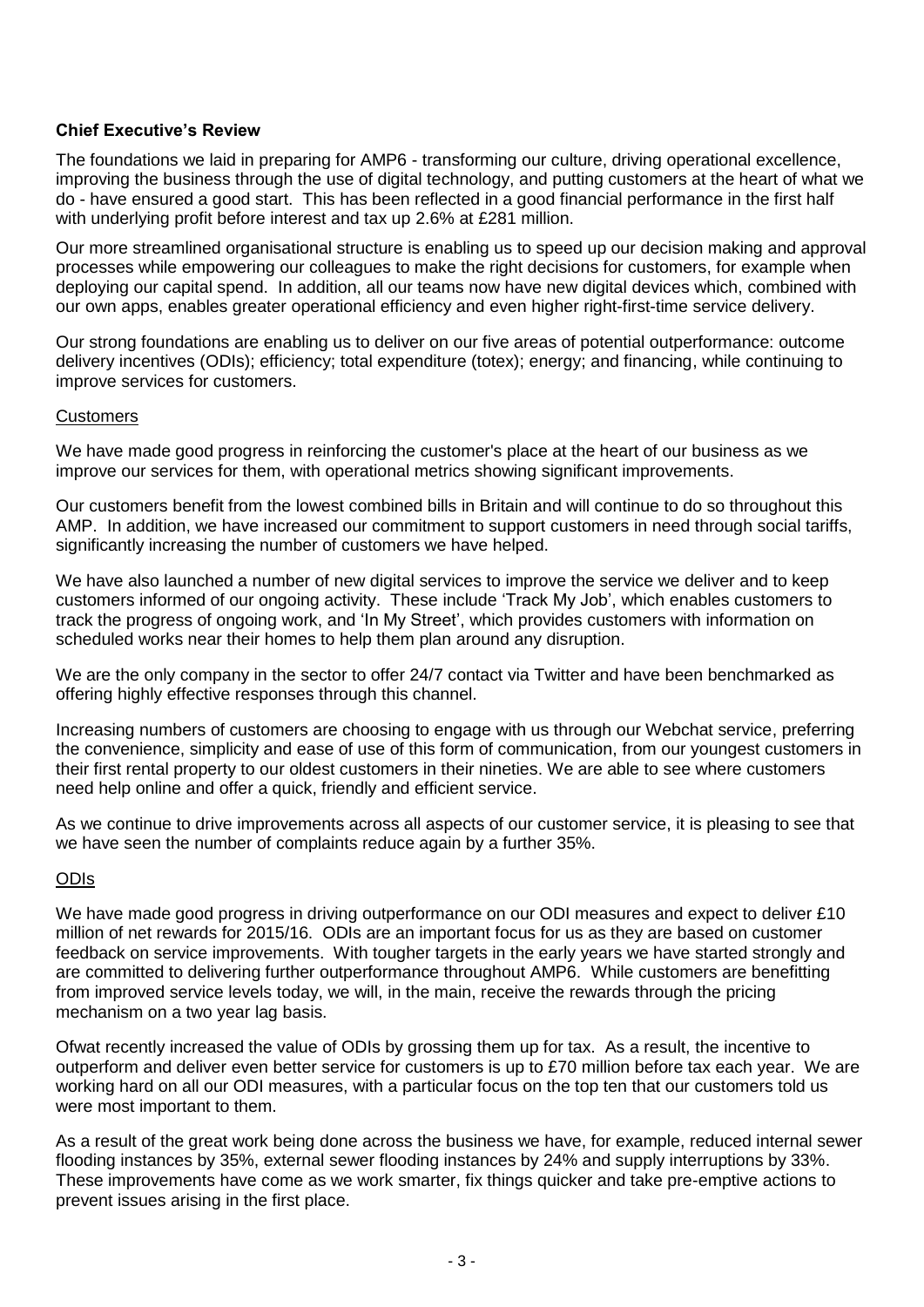# **Efficiency**

Since our preliminary results announcement in May we have secured a further £72 million of efficiency savings, meaning we have now locked in all £372 million (2012/13 prices) of our target efficiencies for AMP6. These additional savings primarily come from working with our capital programme suppliers to drive greater efficiencies in our contracts.

Through strategic programming and batching of our capital programme, we have improved economies of scale and shortened timescales for delivery. We have also introduced greater competition between our framework suppliers and external benchmarking for key batches of work to drive further savings.

We expect to lock in up to a further £50 million of efficiencies by May and continue to work on further opportunities.

# **Totex**

Wholesale Totex in the first half was £467.1 million, benefitting from our efficiency programme. In our Regulated Water and Waste Water business, our capital programme for this AMP has got off to a good start with capital expenditure of £184 million and infrastructure maintenance expenditure of £52 million in the first half.

Our engineering, commercial and wholesale teams are working together to ensure that we deliver the best and most cost effective solution for our customers and the business. They continue to explore new ways of working – for example partnering with farmers to reduce the impact on the local water catchment, cutting the need for capital expenditure on water treatment as well as, in many cases, reducing ongoing operational expenditure. We are exploring how to maximise the utilisation of our existing assets to reduce the need for new or replacement assets. We are working hard to eliminate the causes of blockages in our sewer network to reduce flooding instances and damage. The 'Love our Network' programme engages with customers to help them understand what they can do to help prevent blocked drains. We have piloted a scheme with a major fast food restaurant chain, installing fat traps to reduce the build-up of fat in drain networks.

Work on our most significant capital programme, the Birmingham Resilience project, to ensure continuity of water supply to the city, is making good progress. The enabling work is progressing well and we remain on target to complete the project by the end of 2019.

# **Energy**

In the first half of the year we have made further investments in renewable energy sources and are now self-generating the equivalent of 32% of our energy needs. Through our £190 million AMP6 programme we are on target to generate the equivalent of 50% of our energy needs by 2020. This enables us to both self supply electricity to our own facilities without pass-through costs, as well as to feed energy directly into the grid. We will have nine solar arrays up and generating by Christmas, with a further 35 sites to be completed before the end of the financial year, generating together around 25 GWh per annum. The recent changes in incentives for solar generation mean this will complete our solar programme for the time being. We have also just completed our final two wind turbine sites in Nottingham and Lichfield, generating a further annual output of 5GWh. The remainder of our renewables investment programme will be centered on anaerobic digestion using food waste, crops and thermal hydrolysis of sewage sludge.

# Financing

We continue to make good progress on our financing strategy to reduce costs, diversify our sources of debt funding and spread our debt maturity profile. This month we completed our first US Private Placement, raising the equivalent of £471 million at competitive pricing with maturities ranging from 11 to 15 years. At the half year our average cost of debt was 4.6%, down from 5.5% in 2014/15. This will continue to decline as we replace maturing fixed rate debt with lower floating rate financing.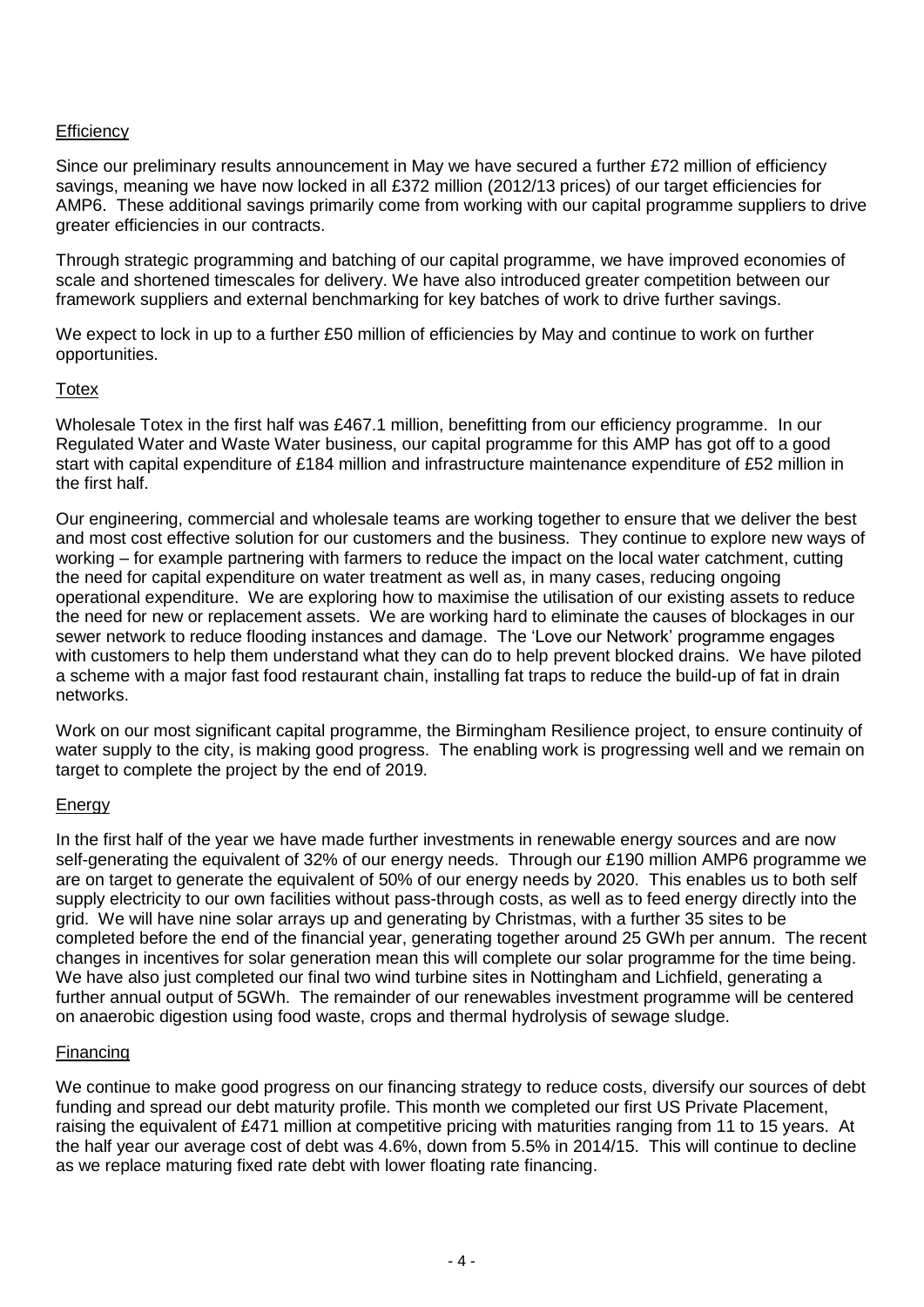# Business Services

As previously outlined, we have brought together our non-regulated businesses - Operating Services US, Operating Services UK (including Severn Trent Water non-household retail), and renewable energy - into our new "Business Services" division. We completed the sale of the Water Purification business in the first half.

The business continues to perform in line with expectations.

In the USA, with the total value of contracts secured in the first half worth over £4 million, our contract renewal rates are on target and we are pleased to be winning new business. In the UK the MOD contract continues to perform well and we are pleased to have made a very solid start in the first six months of our contract with the Coal Authority.

In retail, we continue to prepare for the opening of further competition in the non-household market in 2017. Our existing customer base provides a great platform for growth. We are participating succesfully in the Scottish retail market and have had several good contract wins recently including Apex Hotels, Greggs and Mitchells & Butlers. We were particularly pleased that Sainsbury's chose to renew their relationship with us for a further three years. With recent contract wins we will be serving over 1,000 sites in Scotland and this provides invaluable experience for us.

# **Technical Guidance 2015/16**

There has been no material change to outlook for 2015/16 since the trading update on 15 July.

- Regulated Water and Waste Water:
	- o Revenues are expected to be in the range of £1.49 billion to £1.51 billion.
	- $\circ$  Wholesale Totex<sup>1</sup> is expected to be £1.03 billion to £1.06 billion, of which 34.7% will be capitalised onto the RCV.
	- $\circ$  Operating costs under IFRS are expected to be lower year on year due to the impact of the organisational changes and supply chain efficiencies already announced.
	- o We estimate net capital expenditure (cash) under IFRS will be £410 million to £430 million. In addition, we expect a further £125 million to £135 million of net infrastructure renewals expenditure, which will be charged to the income statement.
	- $\circ$  We expect to earn net rewards for 2015/16 ODI outperformance of £10 million, however these are received on a two year lag basis.
- In Business Services we continue to expect growth in revenues and PBIT year on year.
- The group interest charge is now expected to be lower year on year, with lower interest rates on new floating rate debt and lower inflation reducing the cost of index-linked debt.
- The effective current tax rate for the group for 2015/16 is expected to be between 17% and 19%.
- In line with our announced policy, the dividend for 2015/16 will be 80.66p and will grow by at least RPI annually over AMP6.

1. Excludes retail costs, includes regulated renewables

Severn Trent Plc will announce its Q3 trading update on 3 February 2016.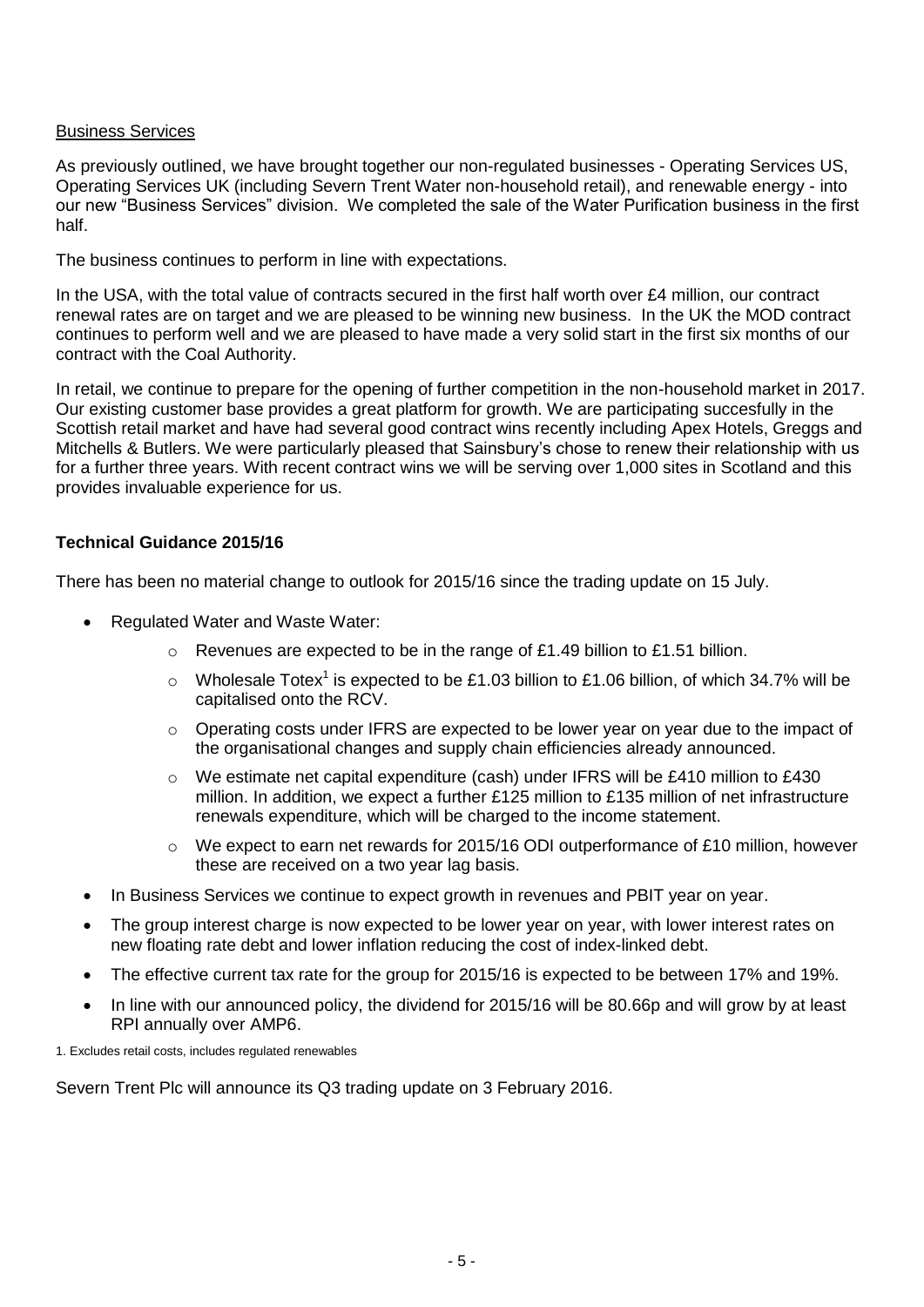# **Chief Financial Officer's Review**

The group has delivered a strong financial performance in the first six months of 2015/16, showing good margin improvement in our Regulated Water and Waste Water business – and revenue growth on a continuing operations basis in Business Services.

We continue to make good progress on our financing strategy, to take advantage of currently low floating interest rates for new debt, diversify our funding base and reduce future refinancing risk. This month we have secured £471 million of floating rate funding from the US Private Placement market, with a range of maturities and deferred drawdown to coincide with Eurobond and EIB maturities in spring 2016. Following the successful liability management and refinancing exercises at the start of the year, our effective interest rate has continued to fall to 4.6% for the half year (2014/15: 5.5%).

A brief overview of our financial performance for the six month period is as follows:

- Group turnover from continuing operations was £896.1 million (2014/15: £898.3 million), a decrease of 0.2% -- after absorbing the price reduction in our regulated water and waste water business.
- Underlying PBIT<sup>1</sup> increased by 2.6% to £281.0 million (2014/15: £273.8 million) as we saw improving margins from our focus on operational cost efficiencies.
- Reported group PBIT<sup>1</sup> was £281.0 million (2014/15: £280.3 million).
- There were no exceptional items in the period (2014/15: credit of £6.5 million).
- Net finance costs were £106.3 million (2014/15: £119.1 million).

<sup>1</sup> PBIT is profit before interest and tax; underlying PBIT excludes exceptional items as set out in note 3.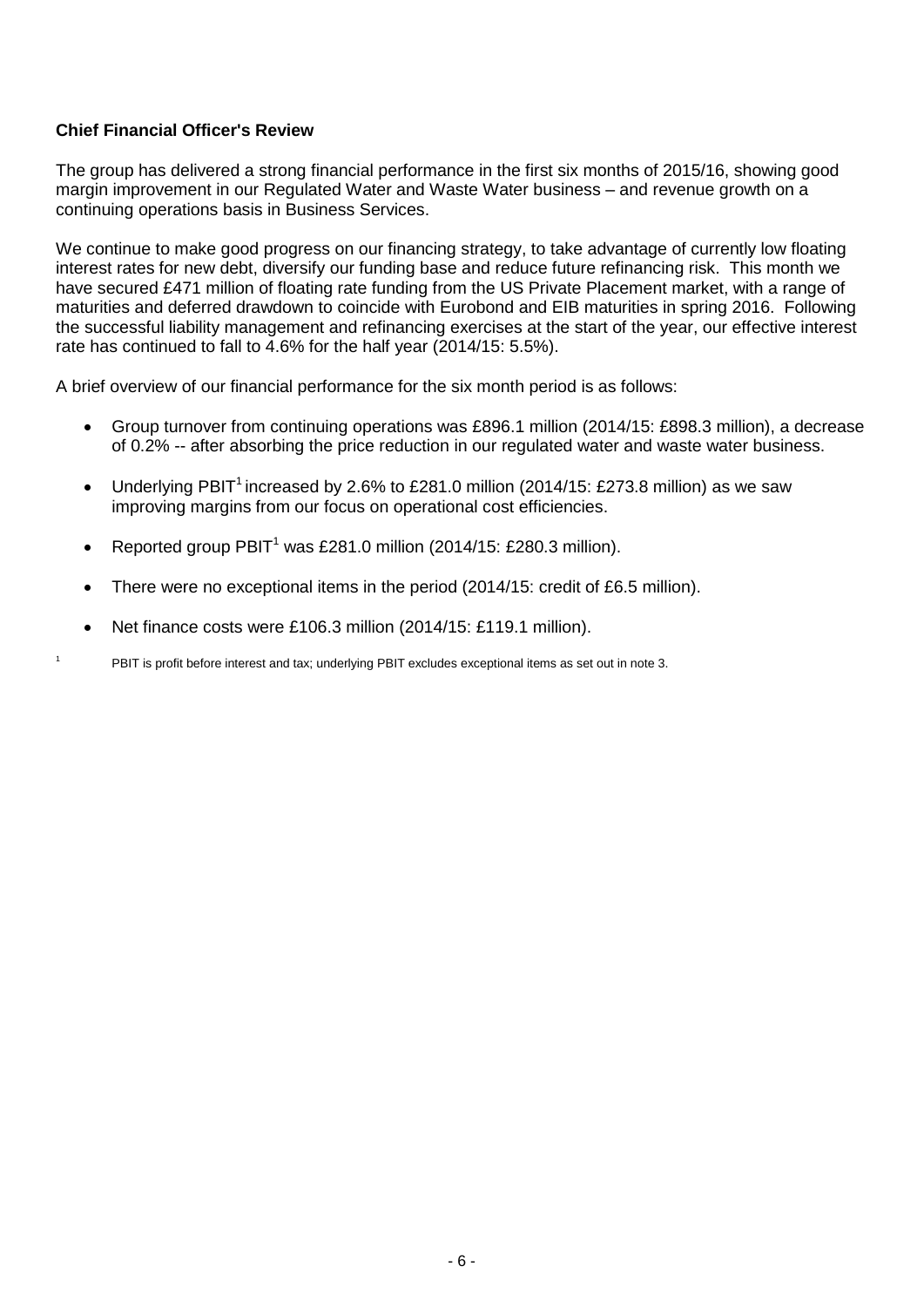# **Changes to segmental presentation**

The group is now organised into two main business segments, Regulated Water and Waste Water and Business Services. Regulated Water and Waste Water comprises Severn Trent Water's wholesale operations and household retail activities and related support functions. Business Services comprises the Operating Services businesses in the USA, UK, Ireland and Italy, the group's renewable energy business and Severn Trent Water's non-household retail business. The Water Purification business, which was sold on 2 July 2015, has been treated as a discontinued operation.

The tables below reconcile our results for the period ended 30 September 2015 under the old segmental basis (Severn Trent Water, Severn Trent Services, and Corporate and Other) to the new basis.

| <b>Severn Trent</b><br>Water | Renewable<br>energy<br>(regulated) | <b>Non</b><br>household<br>retail | <b>Additional</b><br>inter-<br>segment<br>sales | Regulated<br><b>Water and</b><br><b>Waste Water</b> |
|------------------------------|------------------------------------|-----------------------------------|-------------------------------------------------|-----------------------------------------------------|
| £m                           | £m                                 | £m                                | £m                                              | £m                                                  |
| 781.0                        | (12.0)                             | (200.3)                           | 185.7                                           | 754.4                                               |
| 283.0                        | (6.5)                              | (6.3)                             | $\overline{\phantom{0}}$                        | 270.2                                               |
|                              |                                    |                                   |                                                 |                                                     |

| <b>Business Services</b>   |                                        |                                                             |                                            |                                                 |                                       |
|----------------------------|----------------------------------------|-------------------------------------------------------------|--------------------------------------------|-------------------------------------------------|---------------------------------------|
|                            | <b>Severn Trent</b><br><b>Services</b> | Renewable<br>energy<br>(regulated<br>and non-<br>regulated) | Non<br>household<br>retail                 | <b>Additional</b><br>inter-<br>segment<br>sales | <b>Business</b><br><b>Services</b>    |
|                            | £m                                     | £m                                                          | £m                                         | £m                                              | £m                                    |
| Total sales                | 113.2                                  | 15.9                                                        | 200.3                                      | 7.9                                             | 337.3                                 |
| <b>Underlying PBIT</b>     | 4.9                                    | 6.1                                                         | 6.3                                        | ٠                                               | 17.3                                  |
| <b>Corporate and Other</b> |                                        | Corporate<br>and Other<br>(old basis)                       | Renewable<br>energy<br>(non-<br>regulated) | <b>Additional</b><br>inter-<br>segment<br>sales | Corporate<br>and Other<br>(new basis) |
|                            |                                        | £m                                                          | £m                                         | £m                                              | £m                                    |
| <b>Total sales</b>         |                                        | 6.9                                                         | (3.9)                                      | ۰                                               | 3.0                                   |
| <b>Underlying PBIT</b>     |                                        | (6.2)                                                       | 0.4                                        | -                                               | (5.8)                                 |

The new segments reflect the way we have organised and are managing the group. Our renewable energy business, including the electricity and gas generating assets owned by Severn Trent Water's regulated business, is now all managed in Business Services. In preparation for further competition for nonhousehold retail from April 2017, we have transferred management responsibility for these activities to Business Services. This creates a clear separation between our regulated wholesale and non-regulated retail activities.

Comparative financial information for the prior year on the new basis is not available across all segments and so the commentary that follows describes year on year performance on the old basis.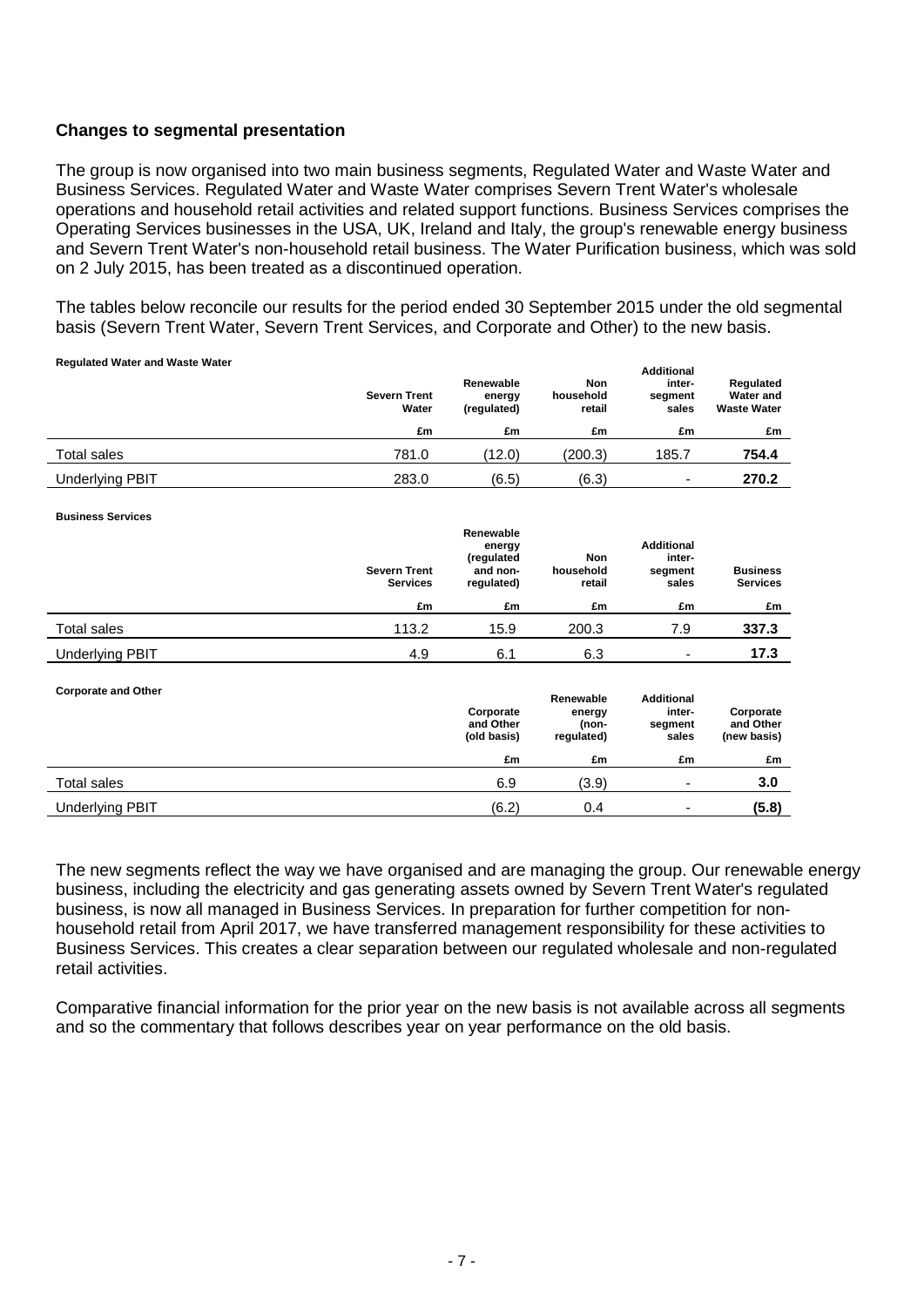# **Regulated Water and Waste Water**

Turnover for the new Regulated Water and Waste Water segment was £754.4 million and underlying PBIT was £270.2 million.

On a like for like basis, turnover decreased by 1.5%, primarily as a result of the price reduction in our Final Determination, offset by modest consumption increases and tariff mix effects. Underlying PBIT increased by 2.9% as our management of operational costs more than offset the decline in turnover.

|                                    | New basis |         | Old basis |                |       |
|------------------------------------|-----------|---------|-----------|----------------|-------|
| Six months ended 30 September      | 2015      | 2015    | 2014      | Better/(worse) |       |
|                                    | £m        | £m      | £m        | £m             | %     |
| Turnover                           | 754.4     | 781.0   | 793.0     | (12.0)         | (1.5) |
| Net labour costs                   | (141.7)   | (154.5) | (155.7)   | 1.2            | 0.8   |
| Bad debts                          | (12.8)    | (14.8)  | (15.7)    | 0.9            | 5.7   |
| Power                              | (35.6)    | (35.7)  | (34.9)    | (0.8)          | (2.3) |
| Infrastructure maintenance         | (52.0)    | (52.0)  | (64.6)    | 12.6           | 19.5  |
| Depreciation                       | (152.1)   | (153.5) | (152.6)   | (0.9)          | (0.6) |
| Other costs                        | (90.0)    | (87.5)  | (94.4)    | 6.9            | 7.3   |
| <b>Underlying PBIT</b>             | 270.2     | 283.0   | 275.1     | 7.9            | 2.9   |
| Adjustment for new segmental basis |           | (12.8)  |           |                |       |
| Underlying PBIT (new basis)        |           | 270.2   |           |                |       |

Net labour costs were £1.2 million (0.8%) lower period on period. Employee costs decreased by £8.2 million reflecting the benefits of the reorganisation implemented in the previous year and the closure of the defined benefit pension schemes to future accrual. These offset additional costs provided for the new company-wide incentive scheme launched at the beginning of the year. Hired and contracted costs increased by £3.2 million due to earlier costs incurred on project design and feasibility work. The amount of own labour capitalised was £3.8 million lower reflecting marginally lower activities on our capital works programme in the first half of this year compared to the same period in 2014/15.

Bad debt charges were 1.9% of turnover in the period (2014/15: 2.0%) and fell by £0.9 million (on the old basis which includes both household and non-household retail), driven by improved credit management practices.

Power costs were up slightly year on year reflecting higher unit price costs offset by lower volumes used. The group manages its power costs through a combination of self generation, forward price contracts and financial derivatives.

Infrastructure maintenance expenditure was £12.6 million lower in the period as the company mobilised its leaner, more efficient programme for AMP6 while continuing to meet all service obligations. The changes implemented are expected to deliver economies of scale and shorter lead times throughout AMP6.

Depreciation was £0.9 million higher period on period, and other costs decreased by £6.9 million, largely due to a rebate of £4.4 million from the Environment Agency and a profit of £3.4 million on property disposals.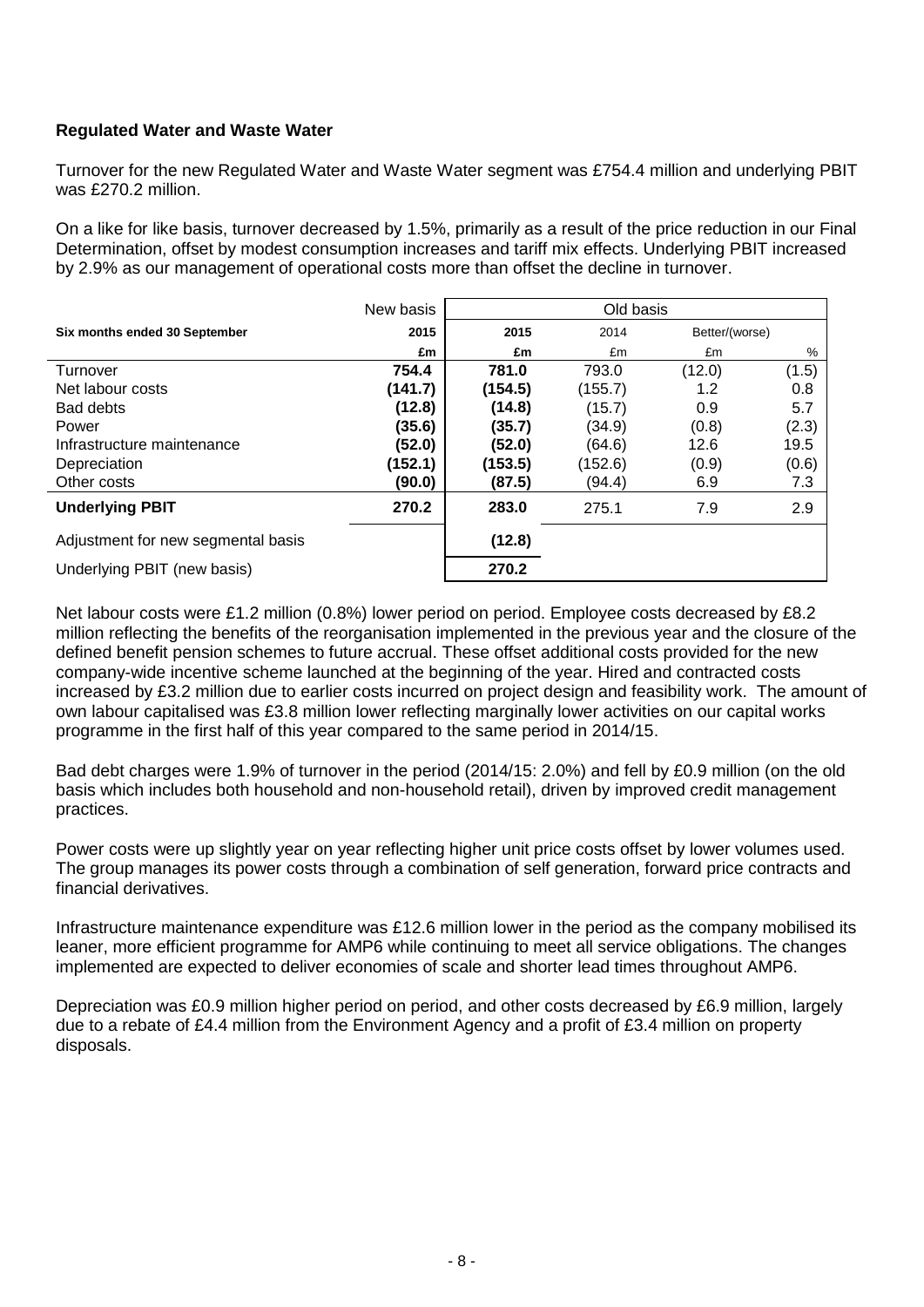# **Business Services**

Turnover for the new Business Services segment was £337.3 million and underlying PBIT was £17.3 million.

On a like for like basis, and at constant currencies, turnover in the non-regulated Operating Services (formerly "Severn Trent Services") continuing business increased by £4.1 million to £113.2 million and underlying PBIT increased by £0.5 million to £4.9 million.

| Six months ended 30 September        | 2015  | 2014<br>(restated) | Increase/<br>(decrease) |
|--------------------------------------|-------|--------------------|-------------------------|
|                                      | £m    | £m                 | £m                      |
| <b>Turnover</b>                      |       |                    |                         |
| As reported                          | 113.2 | 104.5              | 8.7                     |
| Impact of exchange rate fluctuations |       | 4.6                | (4.6)                   |
| On constant exchange rates           | 113.2 | 109.1              | 4.1                     |
| <b>Underlying PBIT</b>               |       |                    |                         |
| As reported                          | 4.9   | 4.5                | 0.4                     |
| Impact of exchange rate fluctuations |       | (0.1)              | 0.1                     |
| On constant exchange rates           | 4.9   | 4.4                | 0.5                     |

These results above exclude the Water Purification business, which was sold during the period and has been classified as a discontinued operation in the current and previous periods.

# **Corporate and Other**

Corporate and Other incurred a net charge before interest, tax and exceptional items of £5.8 million for the six months ended 30 September 2015.

On a like for like basis net charges for the six month period were £6.2 million (2014/15: £7.6 million) reflecting corporate overheads £1.0 million lower than the prior period.

### **Exceptional items before tax**

There were no exceptional items relating to continuing operations in the six months to 30 September 2015 (2014/15: credit of £6.5 million -- see note 3).

### **Net finance costs**

The group's net finance costs for the six month period were £106.3 million, £12.8 million lower than the prior period (£119.1 million). The reduction was due to lower inflation in the period which has led to lower finance costs on index linked debt, and also lower costs on new floating rate debt. Finance costs capitalised were lower than the prior year due to a lower level of capital work in progress.

The effective interest rate, including index linked debt, for the period to September 2015 was 4.6% (2014/15: 5.5%). The effective cash cost of interest (excluding the RPI uplift on index linked debt) was 4.3% (2014/15: 4.8%).

The group's net interest charge, excluding net gains/(losses) on financial instruments and net finance costs from pensions, was covered 4.4 times (2014/15: 3.9 times) by profit before interest, tax, depreciation, profit on sale of fixed assets, deferred income release and exceptional items, and 2.8 times (2014/15: 2.5 times) by underlying PBIT.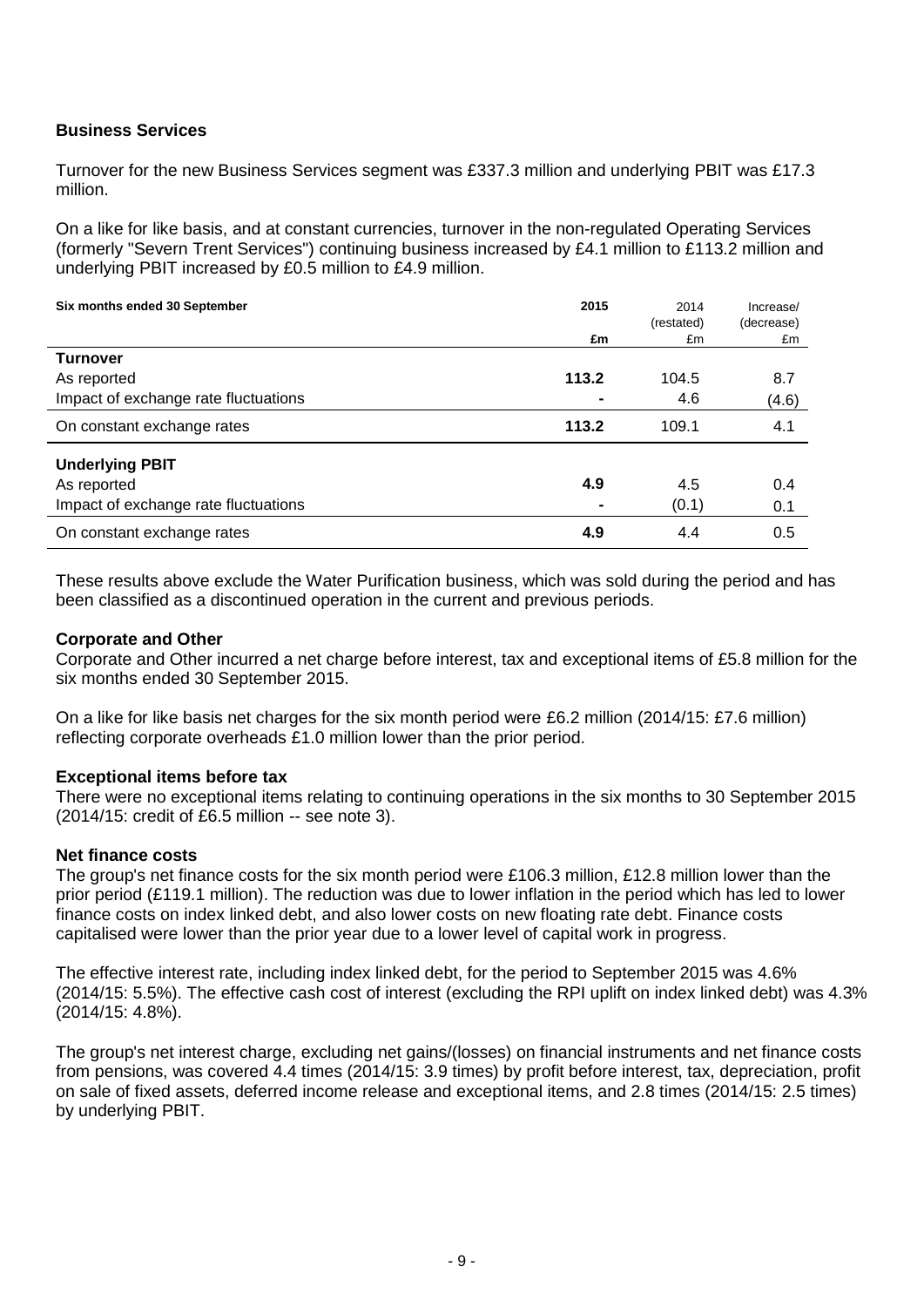# **Derivative financial instruments**

The group uses financial derivatives solely to hedge risks associated with its normal business activities including:

- Exchange rate exposure on borrowings denominated in foreign currencies;
- Interest rate exposures on floating rate borrowings; and
- Exposures to increases in electricity prices.

Accounting rules require that these derivatives are revalued at each balance sheet date and, unless the strict criteria for cash flow hedge accounting are met, the changes in value are taken to the income statement. If the risk that is being hedged does not impact the income statement in the same period as the change in value of the derivative, then an accounting mismatch arises and there is a net charge or credit to the income statement.

Where the derivatives are held for their full term, these mismatches are expected to net out. Furthermore, the changes in value that are recorded during the lives of the derivatives, unless crystallised, do not represent cash flows.

An analysis of the amounts charged to the income statement in the period is presented in note 4 to the financial statements.

# **Taxation**

Note 5 in the financial statements sets out the tax charges and credits in the period, which are described in more detail below.

The current tax charge for the period was £31.5 million (2014/15: £29.6 million).

Our underlying effective current tax rate was in line with guidance at 18.4% (2014/15: 19.1%). The effective rate is calculated as current tax, excluding prior year charges, exceptional tax, and current tax on exceptional items and on financial instruments, divided by profit before tax, exceptional items and net gains/(losses) on financial instruments.

# **Profit for the period and earnings per share**

Profit for the period from continuing operations increased by 37% to £146.9 million (2014/15: £107.2 million), a greater increase than group PBIT due to the positive impact of lower financing costs, net gains in the period on financial instruments and the lower tax rate.

The loss for the period from discontinued operations was £0.7 million (2014/15: profit of £1.1 million).

Total profit for the period including discontinued operations was £146.2 million (2014/15: £108.3 million).

Basic earnings per share from continuing operations increased by 35% to 60.5 pence (2014/15: 44.8 pence). Underlying basic earnings per share (before exceptional items, net gains/(losses) on financial instruments, current tax on exceptional items and on financial instruments and deferred tax) were 58.6 pence (2014/15: 52.6 pence). For further details see note 8.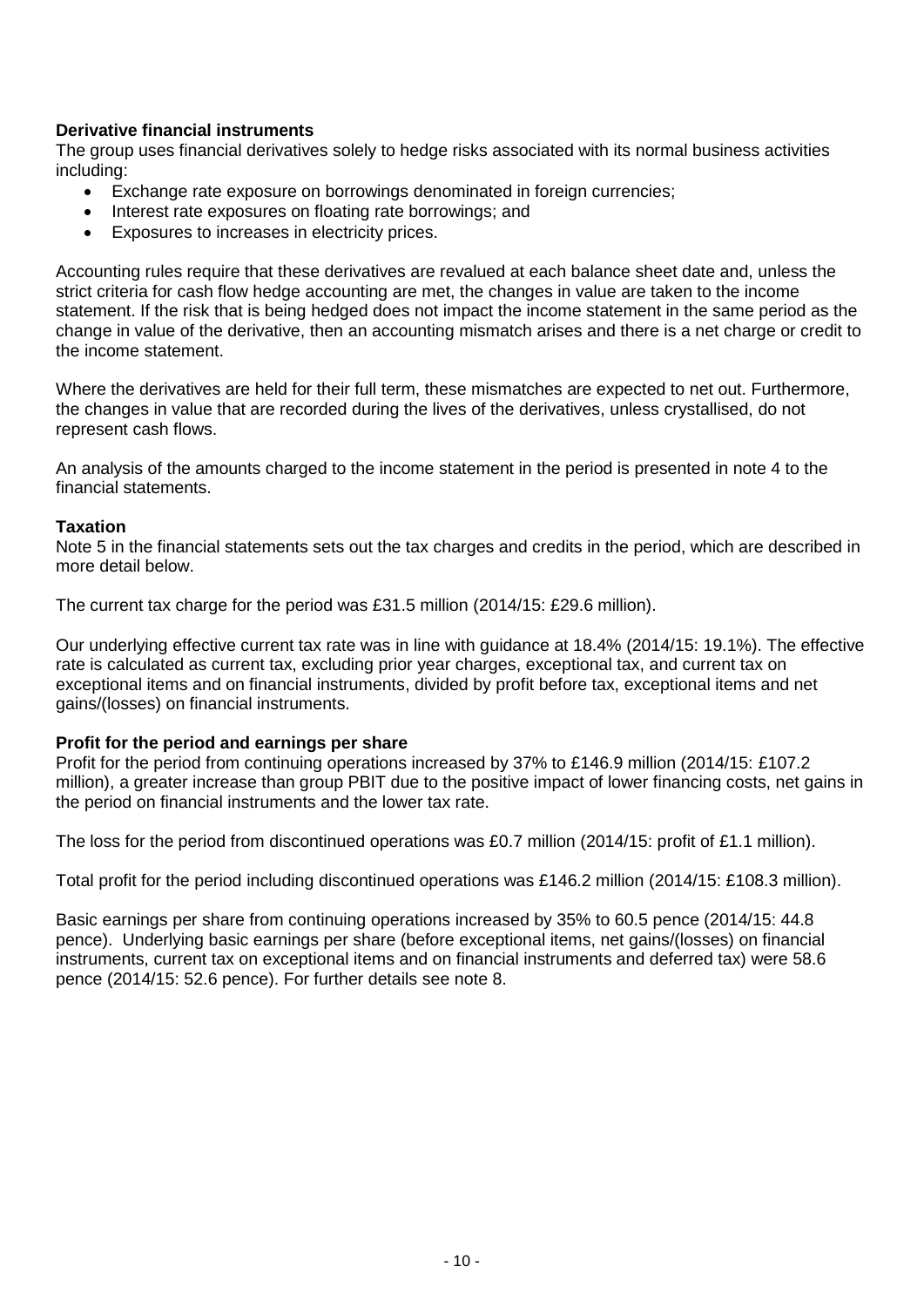# **Cash flow**

| Six months ended 30 September                   | 2015<br>£m | 2014<br>£m |  |
|-------------------------------------------------|------------|------------|--|
| Cash generated from operations                  | 495.5      | 486.3      |  |
| Net capital expenditure                         | (190.2)    | (212.8)    |  |
| Net interest paid                               | (70.4)     | (79.0)     |  |
| Proceeds on disposal of discontinued operations | 47.1       |            |  |
| Tax paid                                        | (7.9)      | (15.3)     |  |
| Other cash flows                                |            | (1.6)      |  |
| Free cash flow                                  | 274.1      | 177.6      |  |
| <b>Dividends</b>                                | (121.2)    | (115.5)    |  |
| <b>Issue of shares</b>                          | 7.0        | 6.2        |  |
| Purchase of own shares                          | (66.8)     | (2.5)      |  |
| Change in net debt from cash flows              | 93.1       | 65.8       |  |
| Non-cash movements                              | 22.3       | (1.1)      |  |
| Change in net debt                              | 115.4      | 64.7       |  |
| Net debt as at 1 April                          | (4, 752.6) | (4, 447.5) |  |
| Net debt as at 30 September                     | (4,637.2)  | (4,382.8)  |  |

Net debt comprises:

|                                   | 30 September<br>2015 |           | 31 March 30 September |
|-----------------------------------|----------------------|-----------|-----------------------|
|                                   |                      |           | 2014                  |
|                                   | £m                   | £m        | £m                    |
| Cash and cash equivalents         | 57.2                 | 176.7     | 154.1                 |
| Bank overdrafts                   | (2.6)                |           | (0.6)                 |
| Bank loans                        | (1, 125.1)           | (1,279.2) | (595.8)               |
| Other Ioans                       | (3, 432.2)           | (3,467.5) | (3,786.1)             |
| Finance leases                    | (142.6)              | (180.0)   | (180.7)               |
| Cross currency swaps hedging debt | 8.1                  | (2.6)     | 26.3                  |
| Net debt                          | (4,637.2)            | (4,752.6) | (4,382.8)             |

At 30 September 2015 the group had £57.2 million (31 March 2015: £176.7 million) in cash and cash equivalents. Average debt maturity is around 15 years. Including committed facilities, the group's cash flow requirements are funded until January 2018.

Cash is invested in deposits with highly rated banks and liquidity funds and the list of counterparties is regularly reviewed and reported to the Board.

Net debt at 30 September 2015 was £4,637.2 million (31 March 2015: £4,752.6 million). Balance sheet gearing (net debt/net debt plus equity) at the half year was 83.3% (31 March 2015: 85.2%). Net debt, expressed as a percentage of estimated Regulatory Capital Value at 30 September 2015 was 59.7% (31 March 2015: 61.9%).

The estimated fair value of debt at 30 September 2015 was £498 million higher than book value (31 March 2015: £892.8 million higher). The decrease in the difference to book value is largely due to the increase in the discount rates applied, driven by market expectations of higher interest rates.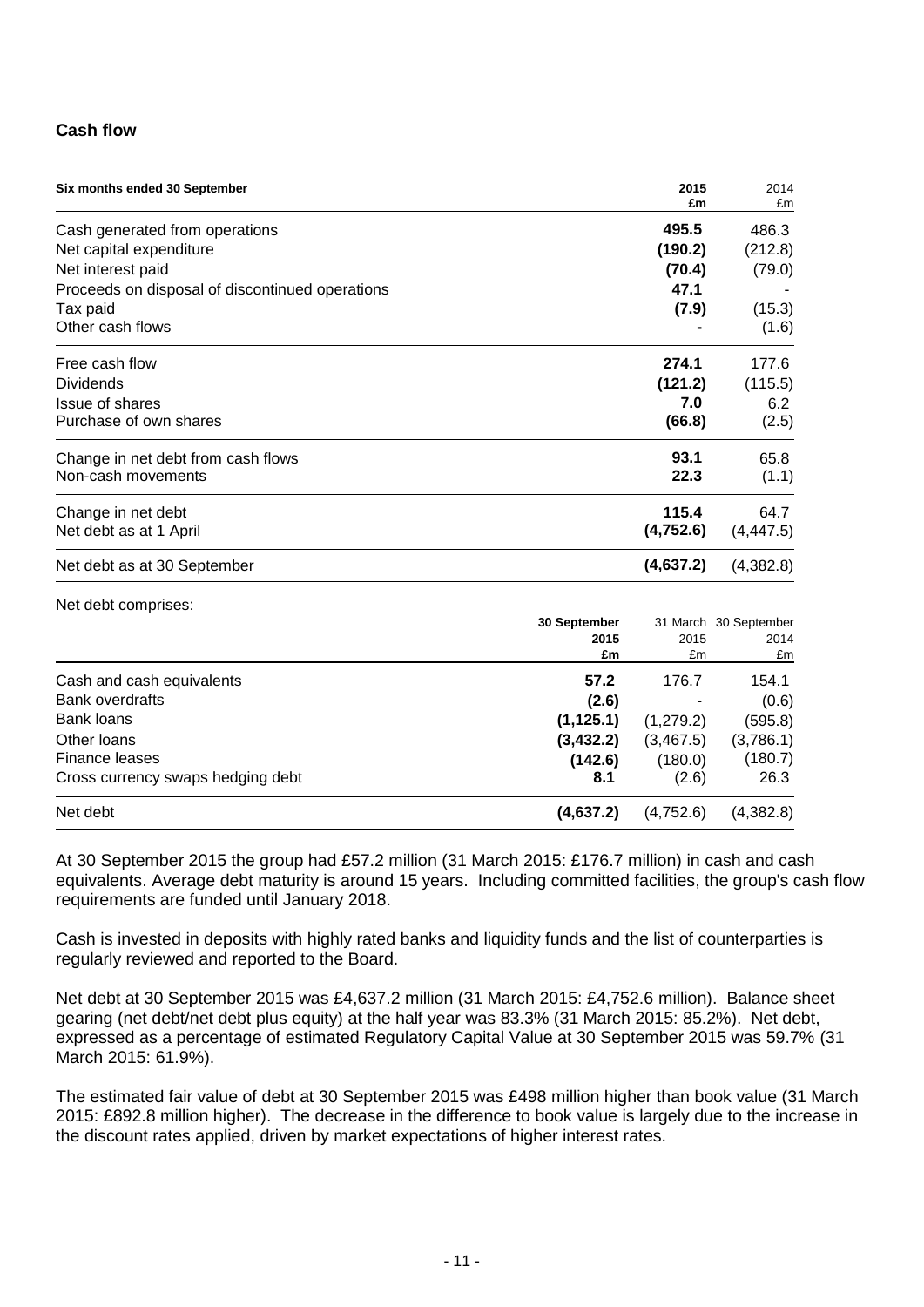# **Pensions**

The group operates two defined benefit pension schemes, of which the Severn Trent Pension Scheme (STPS) is by far the largest. Formal triennial actuarial valuations and funding agreements were last undertaken for the STPS as at 31 March 2013. The defined benefit schemes closed to future accrual on 31 March 2015.

On an IAS 19 basis, the estimated net position (before deferred tax) of all of the group's defined benefit pension schemes was a deficit of £382.4 million as at 30 September 2015. This compares to a deficit of £468.9 million as at 31 March 2015. The decrease in the deficit was the result of an increase in the discount rate by 0.5 percentage points, partly offset by the falling value of equities since the previous year end.

The movements in the net deficit during the period were:

|                               | Defined benefit<br>obligations<br>£m | Fair value of<br>plan assets<br>£m | Net deficit<br>£m |
|-------------------------------|--------------------------------------|------------------------------------|-------------------|
| At 1 April 2015               | (2,555.7)                            | 2,086.8                            | (468.9)           |
| <b>Employer contributions</b> | 0.2                                  | 4.2                                | 4.4               |
| Employee contributions        | (0.3)                                | 0.3                                |                   |
| Benefits paid                 | 50.3                                 | (50.3)                             |                   |
| Scheme administration costs   |                                      | (0.6)                              | (0.6)             |
| Net finance cost              | (41.4)                               | 33.8                               | (7.6)             |
| Actuarial gains and losses    | 218.3                                | (128.0)                            | 90.3              |
| At 30 September 2015          | (2,328.6)                            | 1,946.2                            | (382.4)           |

On an IAS 19 basis, the funding level has marginally improved to 84% (31 March 2015: 82%).

# **Exchange rates**

The trading results of overseas subsidiaries are translated to sterling at the average rate of exchange ruling during the period and their net assets are translated at the closing rate on the balance sheet date. The impact of changing exchange rates on the subsidiaries trading results was immaterial.

# **Dividends**

The Board has declared an interim ordinary dividend of 32.26p per share (2014/15: 33.96p per share), which will be paid on 8 January 2016 to shareholders on the register at 4 December 2015.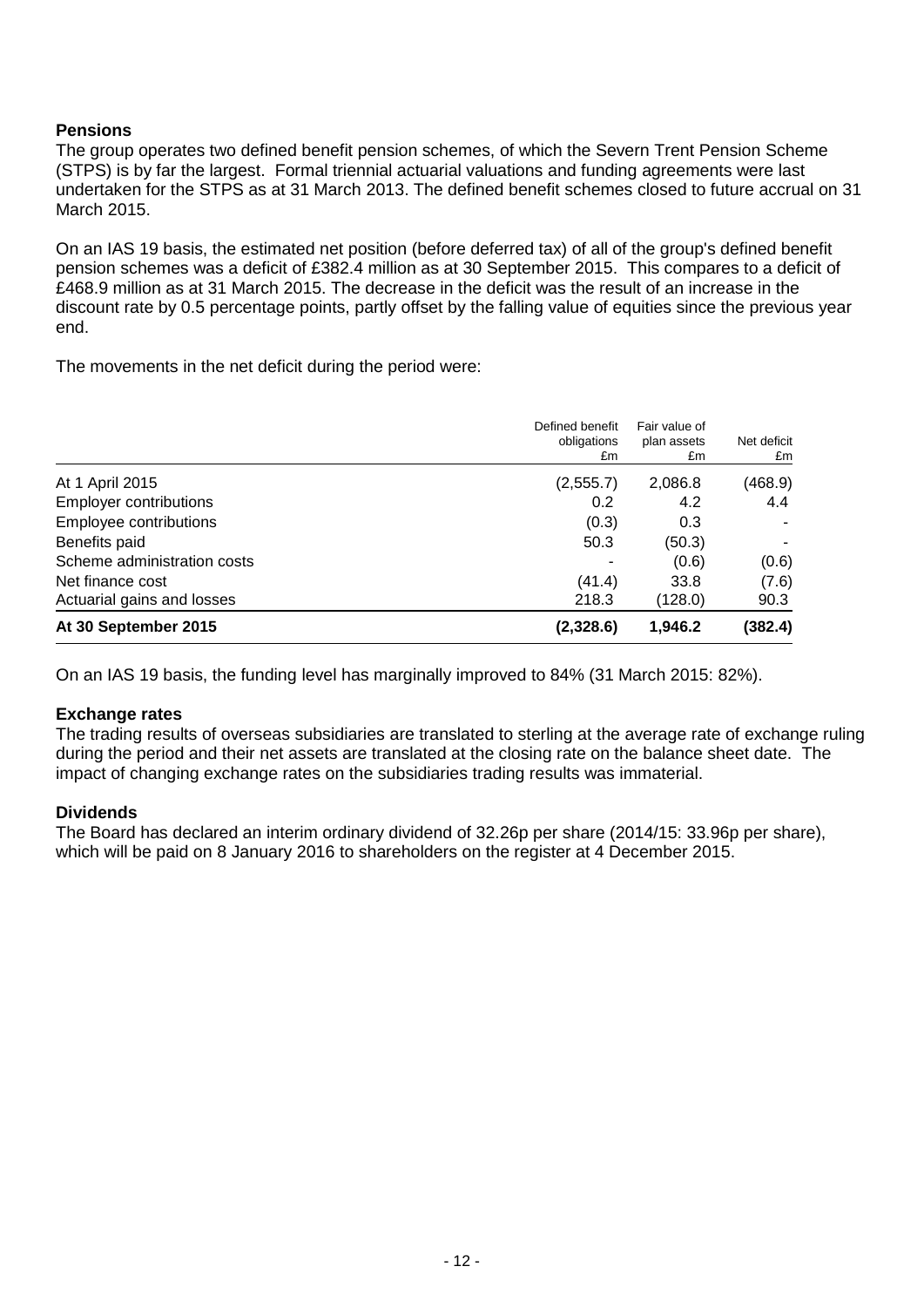# **Principal risks and uncertainties**

The Board considers the principal risks and uncertainties affecting the business activities of the group for the remainder of the financial year to be those detailed below:

### **Customer Perception:**

 Effectively improving and maintaining our levels of customer service in order to deliver what our customers tell us they want.

### **Legal and Regulatory Environment:**

 The regulatory landscape is complex and subject to on-going change. There is a risk that processes may fail or that our processes may not effectively keep pace with changes in legislation, leading to the risk of non-compliance.

### **Operations, assets and people:**

- Failure of our assets or processes, resulting in injury to an employee, contractor, customer or member of the public.
- Achieving all our regulatory targets from Ofwat in relation to ongoing operational performance of our assets failure of which may result in regulatory penalties.
- Inability to provide a continuous supply of quality water to large populations within our area, or asset failure resulting in damage to third party property.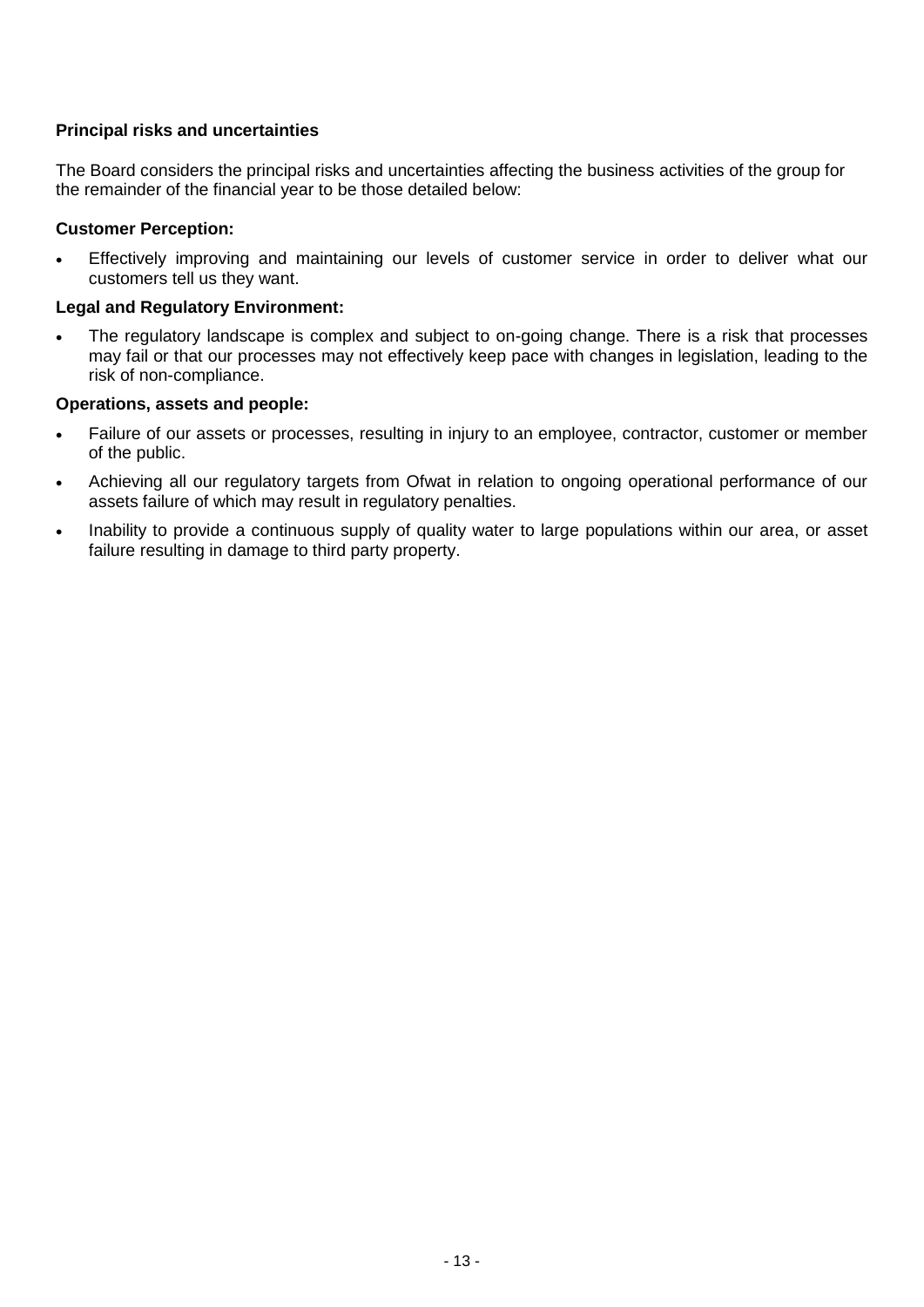# **Condensed consolidated income statement Six months ended 30 September 2015**

|                                                                                      |              | 2015    | 2014             |
|--------------------------------------------------------------------------------------|--------------|---------|------------------|
|                                                                                      | <b>Notes</b> | £m      | (restated)<br>£m |
| Turnover                                                                             | 2            | 896.1   | 898.3            |
| Operating costs before exceptional items                                             |              | (615.1) | (624.5)          |
| Exceptional operating items                                                          | 3            |         | 6.5              |
| <b>Total operating costs</b>                                                         |              | (615.1) | (618.0)          |
| Profit before interest, tax and exceptional items                                    | 2            | 281.0   | 273.8            |
| <b>Exceptional items</b>                                                             | 3            |         | 6.5              |
| Profit before interest and tax                                                       |              | 281.0   | 280.3            |
| Finance income                                                                       |              | 34.4    | 40.5             |
| Finance costs                                                                        |              | (140.7) | (159.6)          |
| Net finance costs                                                                    |              | (106.3) | (119.1)          |
| Net gains/(losses) on financial instruments                                          | 4            | 11.5    | (24.1)           |
| Profit before tax, net gains/(losses) on financial instruments and exceptional items |              | 174.7   | 154.7            |
| Exceptional items                                                                    |              |         | 6.5              |
| Net gains/(losses) on financial instruments                                          | 4            | 11.5    | (24.1)           |
| Profit on ordinary activities before taxation                                        |              | 186.2   | 137.1            |
| Current tax                                                                          | 5            | (31.5)  | (29.6)           |
| Deferred tax                                                                         | 5            | (7.8)   | (0.3)            |
| Taxation on profit on ordinary activities                                            | 5            | (39.3)  | (29.9)           |
| Profit for the period from continuing operations                                     |              | 146.9   | 107.2            |
| (Loss)/profit for the period from discontinued operations                            | 6            | (0.7)   | 1.1              |
| Profit for the period                                                                |              | 146.2   | 108.3            |
| Attributable to:                                                                     |              |         |                  |
| Owners of the company                                                                |              | 143.7   | 107.5            |
| Non-controlling interests                                                            |              | 2.5     | 0.8              |
|                                                                                      |              | 146.2   | 108.3            |
| Earnings per share (pence)                                                           |              |         |                  |
| From continuing operations                                                           |              |         |                  |
| <b>Basic</b>                                                                         | 8            | 60.5    | 44.8             |
| <b>Diluted</b>                                                                       | 8            | 60.3    | 44.7             |
| From continuing and discontinued operations<br>Basic                                 | 8            | 60.3    | 45.1             |
| Diluted                                                                              | 8            | 60.0    | 44.9             |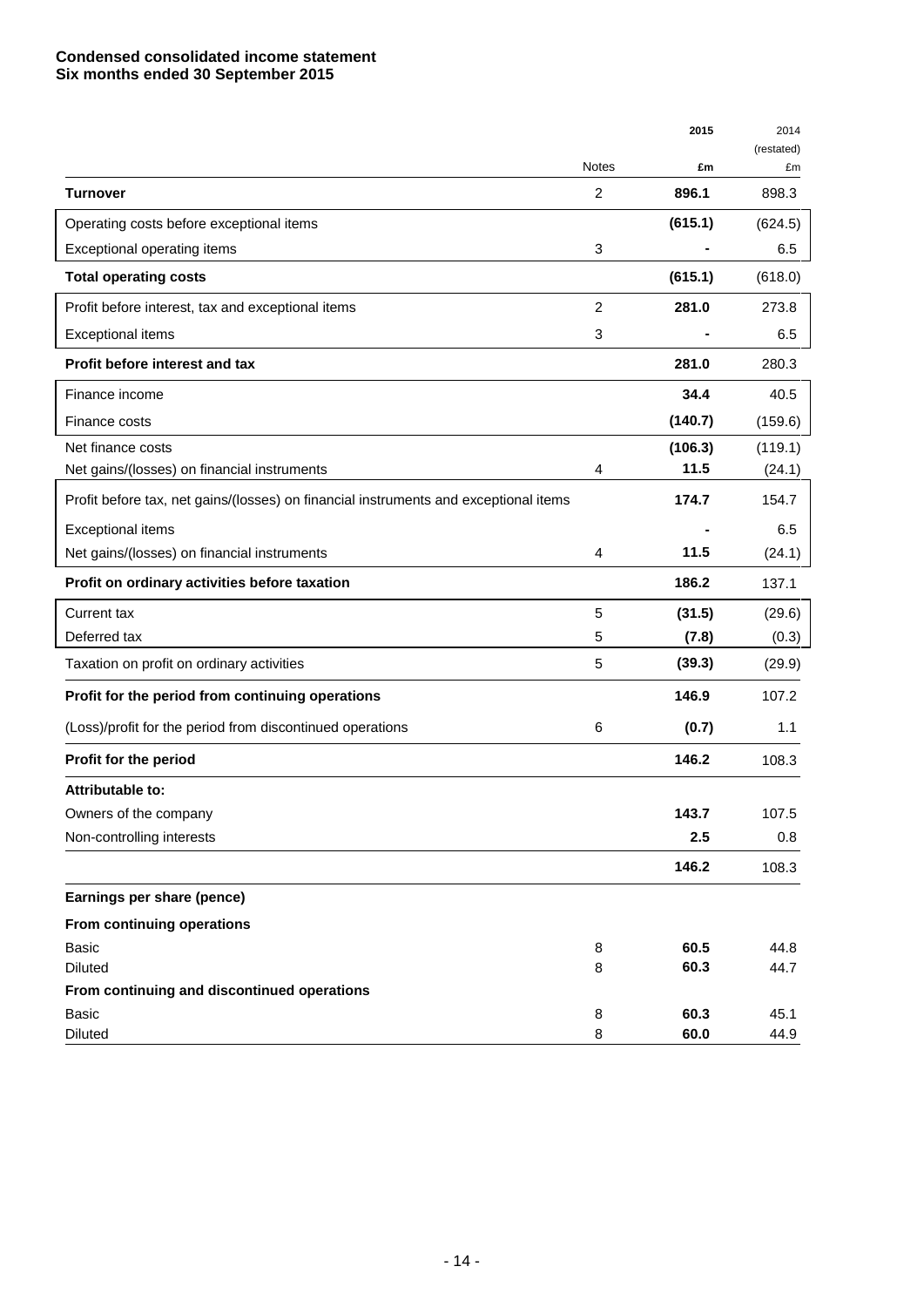### **Condensed consolidated statement of comprehensive income Six months ended 30 September 2015**

|                                                                               | 2015<br>£m | 2014<br>£m       |
|-------------------------------------------------------------------------------|------------|------------------|
| Profit for the period                                                         | 146.2      | 108.3            |
| Other comprehensive income/(loss)                                             |            |                  |
| Items that will not be reclassified to the income statement:                  |            |                  |
| Net actuarial gains/(losses) on defined benefit pension schemes               | 90.3       | (31.4)           |
| Tax on net actuarial gains/losses                                             | (18.1)     | 6.2              |
|                                                                               | 72.2       | (25.2)           |
| Items that may be reclassified to the income statement:                       |            |                  |
| Loss on cash flow hedges                                                      | (0.6)      | (12.2)           |
| Deferred tax on loss on cash flow hedges                                      | 0.1        | 2.4              |
| Amounts on cash flow hedges transferred to the income statement in the period | 6.8        | 6.0              |
| Deferred tax on transfers to income statement                                 | (1.4)      | (1.2)            |
| Disposal of minority interest                                                 | (13.7)     |                  |
| Exchange movement on translation of overseas results and net assets           | (3.4)      | $2.2\phantom{0}$ |
| Cumulative exchange losses transferred to income statement                    | 11.7       |                  |
|                                                                               | (0.5)      | (2.8)            |
| Other comprehensive income/(loss) for the period                              | 71.7       | (28.0)           |
| Total comprehensive income for the period                                     | 217.9      | 80.3             |
| Attributable to:                                                              |            |                  |
| Owners of the company                                                         | 229.0      | 79.4             |
| Non-controlling interests                                                     | (11.1)     | 0.9              |
|                                                                               | 217.9      | 80.3             |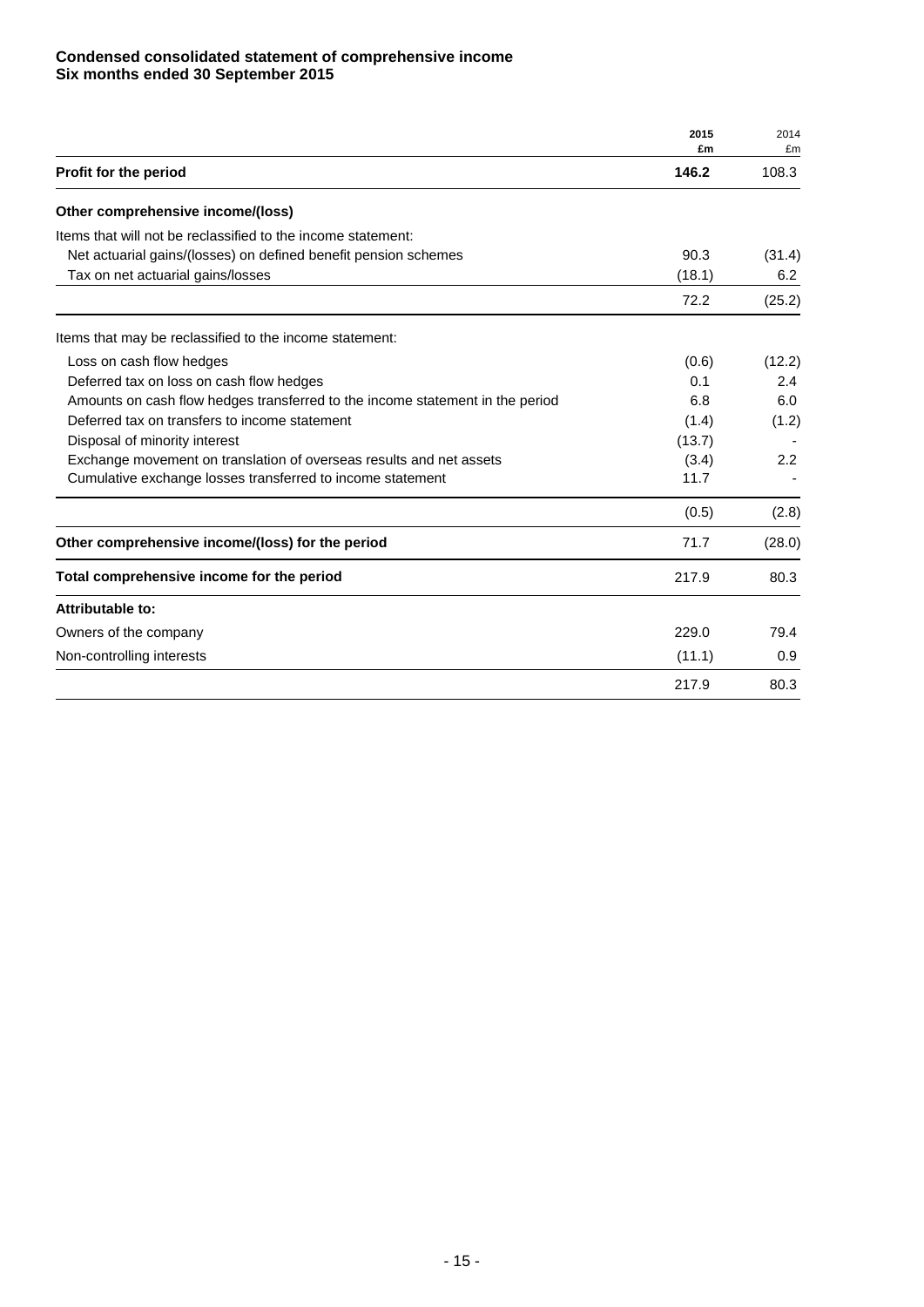|                                                                    |                        | Equity attributable to owners of the company |                         |                            |             |                                        |                       |
|--------------------------------------------------------------------|------------------------|----------------------------------------------|-------------------------|----------------------------|-------------|----------------------------------------|-----------------------|
|                                                                    | Share<br>capital<br>£m | Share<br>premium<br>£m                       | Other<br>reserves<br>£m | Retained<br>earnings<br>£m | Total<br>£m | Non-<br>controlling<br>interests<br>£m | Total<br>equity<br>£m |
| At 1 April 2014                                                    | 233.9                  | 94.2                                         | 82.2                    | 667.3                      | 1,077.6     | 12.5                                   | 1,090.1               |
| Profit for the period                                              |                        |                                              |                         | 107.5                      | 107.5       | 0.8                                    | 108.3                 |
| Loss on cashflow hedges<br>Deferred tax on loss on cashflow        |                        |                                              | (12.2)                  |                            | (12.2)      |                                        | (12.2)                |
| hedges                                                             |                        |                                              | 2.4                     |                            | 2.4         |                                        | 2.4                   |
| Amounts on cash flow hedges<br>transferred to the income statement |                        |                                              | 6.0                     |                            | 6.0         |                                        | 6.0                   |
| Deferred tax on transfers to the income<br>statement               |                        |                                              | (1.2)                   |                            | (1.2)       |                                        | (1.2)                 |
| Exchange movement on translation of                                |                        |                                              |                         |                            |             |                                        |                       |
| overseas results and net assets                                    |                        |                                              | 2.1                     |                            | 2.1         | 0.1                                    | 2.2                   |
| Net actuarial losses                                               |                        |                                              |                         | (31.4)                     | (31.4)      |                                        | (31.4)                |
| Tax on net actuarial losses                                        |                        |                                              |                         | 6.2                        | 6.2         |                                        | 6.2                   |
| Total comprehensive income for the<br>period                       |                        |                                              | (2.9)                   | 82.3                       | 79.4        | 0.9                                    | 80.3                  |
| Share options and LTIPs<br>- proceeds from shares issued           | 0.7                    | 5.5                                          |                         |                            | 6.2         |                                        | 6.2                   |
| - value of employees' services                                     |                        |                                              |                         | 4.0                        | 4.0         |                                        | 4.0                   |
| - own shares purchased                                             |                        |                                              |                         | (2.5)                      | (2.5)       |                                        | (2.5)                 |
| Current tax on share based payments                                |                        |                                              |                         | 0.6                        | 0.6         |                                        | 0.6                   |
| Deferred tax on share based payments                               |                        |                                              |                         | (0.4)                      | (0.4)       |                                        | (0.4)                 |
| Dividends paid                                                     |                        |                                              |                         | (115.5)                    | (115.5)     | (1.6)                                  | (117.1)               |
| At 30 September 2014                                               | 234.6                  | 99.7                                         | 79.3                    | 635.8                      | 1,049.4     | 11.8                                   | 1,061.2               |

| 0.7 | 6.3   |       |              | 7.0                                     |                                                 | 7.0<br>2.7            |
|-----|-------|-------|--------------|-----------------------------------------|-------------------------------------------------|-----------------------|
|     |       |       |              |                                         |                                                 |                       |
|     |       | 13.1  | 215.9        | 229.0                                   | (11.1)                                          | 217.9                 |
|     |       |       |              |                                         |                                                 |                       |
|     |       | ۰     |              |                                         |                                                 | (18.1)                |
|     |       |       |              |                                         |                                                 | 90.3                  |
|     |       |       |              |                                         |                                                 | (13.7)                |
|     |       |       |              |                                         |                                                 | 11.7                  |
|     |       |       |              |                                         |                                                 |                       |
|     |       | (3.5) |              | (3.5)                                   | 0.1                                             | (3.4)                 |
|     |       | (1.4) |              | (1.4)                                   |                                                 | (1.4)                 |
|     |       | 6.8   |              | 6.8                                     |                                                 | 6.8                   |
|     |       | 0.1   |              | 0.1                                     |                                                 | 0.1                   |
|     |       | (0.6) |              | (0.6)                                   |                                                 | (0.6)                 |
|     |       |       |              |                                         |                                                 | 823.3<br>146.2        |
|     | 233.7 | 100.2 | 98.2<br>11.7 | 377.8<br>143.7<br>90.3<br>(18.1)<br>2.7 | 809.9<br>143.7<br>11.7<br>90.3<br>(18.1)<br>2.7 | 13.4<br>2.5<br>(13.7) |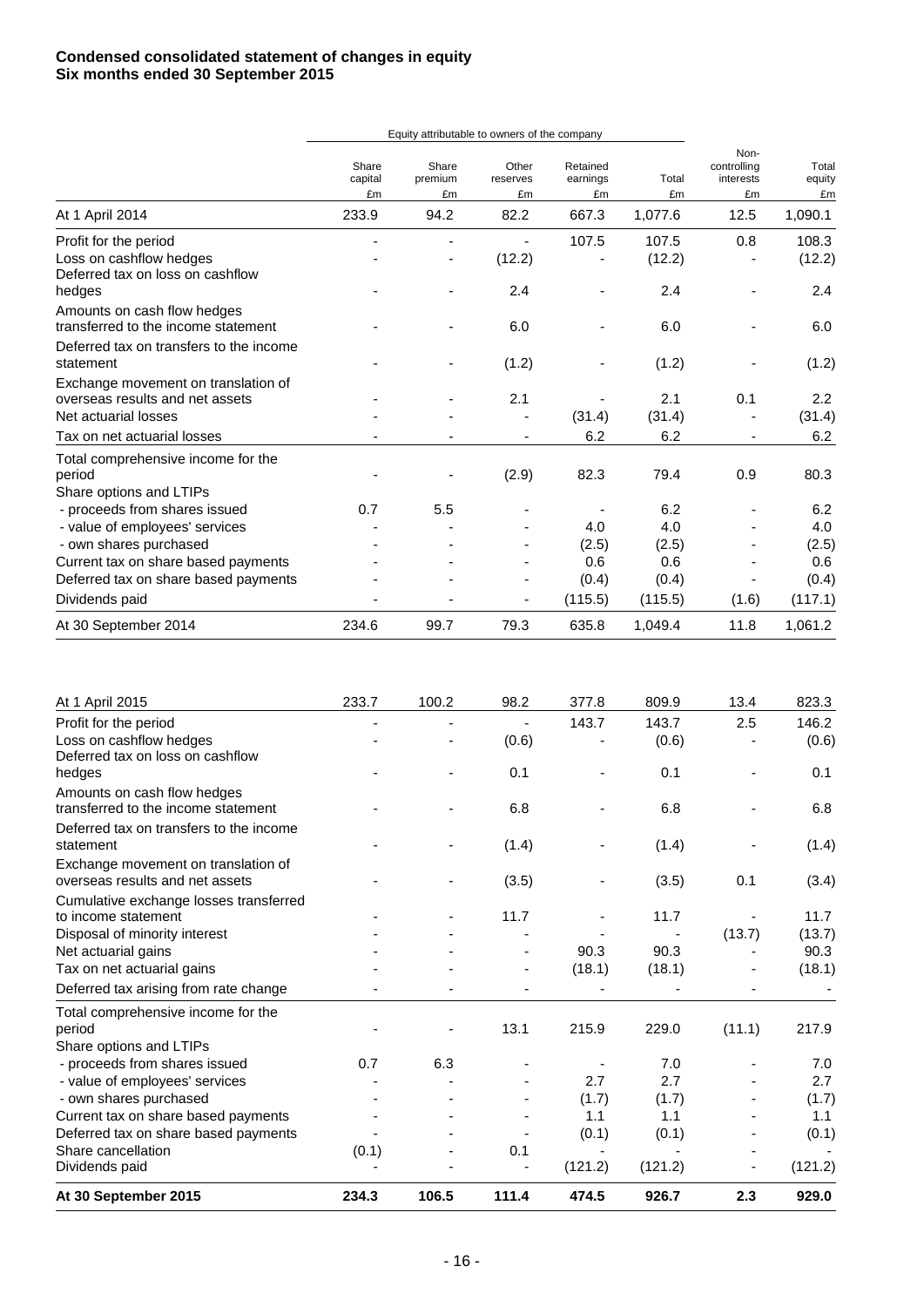|                                                  |       | 30 September | 31 March   |
|--------------------------------------------------|-------|--------------|------------|
|                                                  | Notes | 2015         | 2015       |
|                                                  |       |              | (restated) |
|                                                  |       | £m           | £m         |
| <b>Non-current assets</b>                        |       |              |            |
| Goodwill                                         |       | 14.1         | 14.3       |
| Other intangible assets                          |       | 66.7         | 66.7       |
| Property, plant and equipment                    |       | 7,581.6      | 7,520.0    |
| Interests in joint ventures and associates       |       | 4.7          | 4.6        |
| Derivative financial instruments                 |       | 13.2         | 13.5       |
| Available for sale financial assets              |       | 0.1          | 0.1        |
|                                                  |       | 7,680.4      | 7,619.2    |
| <b>Current assets</b>                            |       |              |            |
| Inventory                                        |       | 16.2         | 16.7       |
| Trade and other receivables                      |       | 506.0        | 492.0      |
|                                                  |       |              | 11.2       |
| Current tax receivable                           |       |              |            |
| Derivative financial instruments                 |       | 2.3          | 13.5       |
| Cash and cash equivalents                        |       | 57.2         | 176.7      |
| Assets held for sale                             | 6     |              | 107.9      |
|                                                  |       | 581.7        | 818.0      |
| <b>Total assets</b>                              |       | 8,262.1      | 8,437.2    |
| <b>Current liabilities</b>                       |       |              |            |
| Borrowings                                       | 9     | (562.5)      | (463.0)    |
| Derivative financial instruments                 |       | (6.6)        | (32.2)     |
| Trade and other payables                         |       | (546.6)      | (494.0)    |
| Current income tax liabilities                   |       | (11.3)       |            |
| Provisions for liabilities and charges           |       | (11.6)       | (15.9)     |
| Liabilities associated with assets held for sale | 6     |              | (35.3)     |
|                                                  |       | (1, 138.6)   | (1,040.4)  |
| <b>Non-current liabilities</b>                   |       |              |            |
| Borrowings                                       | 9     | (4, 140.0)   | (4, 463.7) |
| Derivative financial instruments                 |       | (160.3)      | (175.1)    |
| Trade and other payables                         |       | (838.9)      | (822.2)    |
| Deferred tax                                     |       | (652.4)      | (625.1)    |
|                                                  |       |              |            |
| Retirement benefit obligations                   | 11    | (382.4)      | (468.9)    |
| Provisions for liabilities and charges           |       | (20.5)       | (18.5)     |
|                                                  |       | (6, 194.5)   | (6, 573.5) |
| <b>Total liabilities</b>                         |       | (7, 333.1)   | (7,613.9)  |
| <b>Net assets</b>                                |       | 929.0        | 823.3      |
| <b>Equity</b>                                    |       |              |            |
| Called up share capital                          | 12    | 234.3        | 233.7      |
| Share premium account                            |       | 106.5        | 100.2      |
| Other reserves                                   |       | 111.4        | 98.2       |
| Retained earnings                                |       | 474.5        | 377.8      |
| Equity attributable to owners of the company     |       | 926.7        | 809.9      |
| Non-controlling interests                        |       | 2.3          | 13.4       |
| <b>Total equity</b>                              |       | 929.0        | 823.3      |
|                                                  |       |              |            |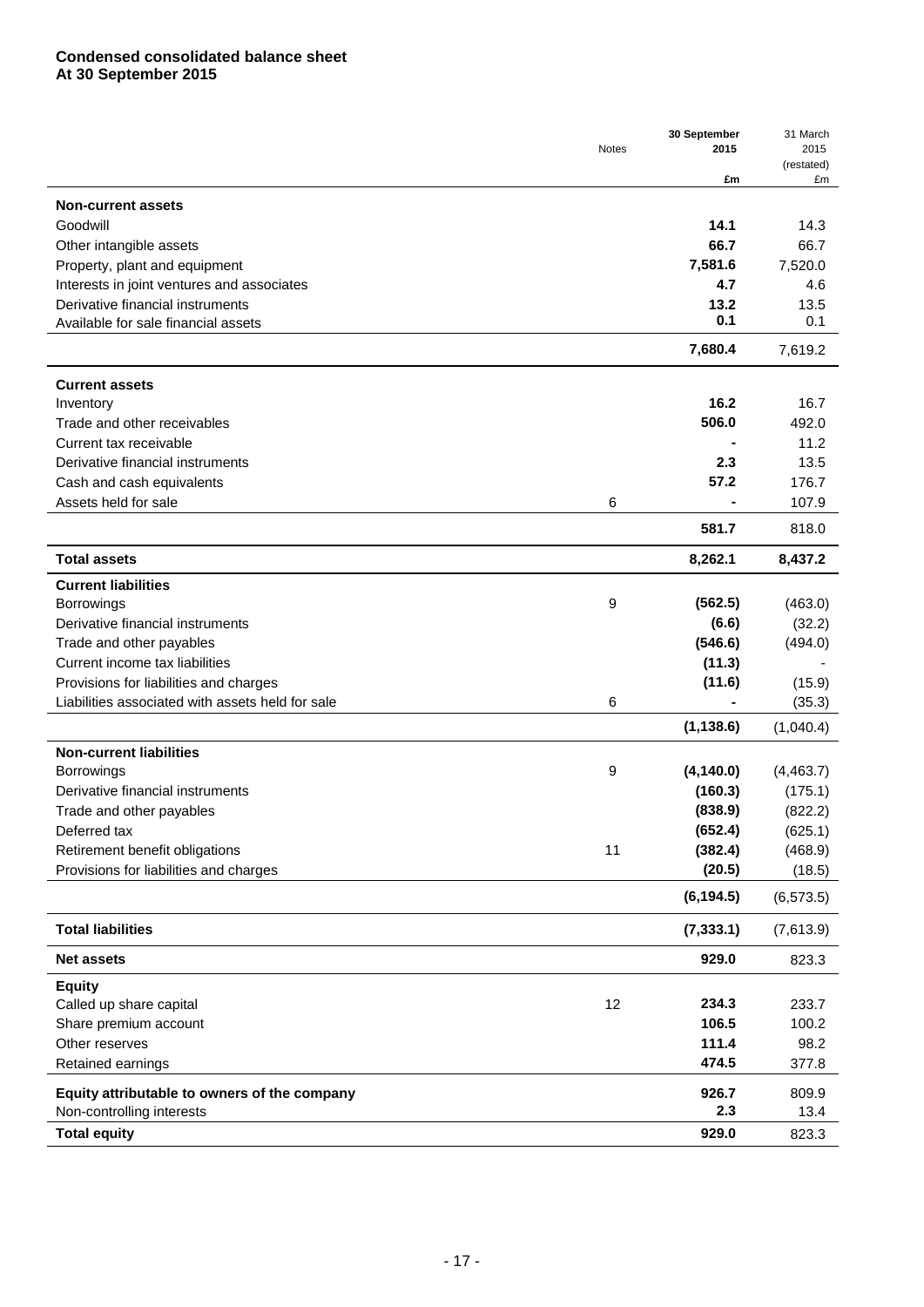### **Condensed consolidated cash flow statement Six months ended 30 September 2015**

|                                                        |      | 2015    | 2014    |
|--------------------------------------------------------|------|---------|---------|
|                                                        | Note | £m      | £m      |
| Cash generated from operations                         | 13   | 495.5   | 486.3   |
| Tax paid                                               |      | (7.9)   | (15.3)  |
| Net cash generated from operating activities           |      | 487.6   | 471.0   |
| <b>Investing activities</b>                            |      |         |         |
| Interest received                                      |      | 0.6     | 1.1     |
| Proceeds on disposal of discontinued operations        | 6    | 47.1    |         |
| Proceeds on disposal of property, plant and equipment  |      | 5.4     | 0.5     |
| Purchases of intangible assets                         |      | (11.5)  | (4.4)   |
| Purchases of property, plant and equipment             |      | (206.7) | (226.2) |
| Contributions and grants received                      |      | 22.6    | 17.3    |
| Net cash used in investing activities                  |      | (142.5) | (211.7) |
| <b>Financing activities</b>                            |      |         |         |
| Interest paid                                          |      | (69.3)  | (77.4)  |
| Interest element of finance lease payments             |      | (1.7)   | (2.7)   |
| Dividends paid to shareholders of the parent           |      | (121.2) | (115.5) |
| Dividends paid to non-controlling interests            |      |         | (1.6)   |
| Repayments of borrowings                               |      | (527.7) | (15.5)  |
| Repayments of obligations under finance leases         |      | (37.4)  | (20.5)  |
| New loans raised                                       |      | 330.7   |         |
| <b>Issues of shares</b>                                |      | 7.0     | 6.2     |
| Share buy back                                         |      | (65.1)  |         |
| Purchase of own shares                                 |      | (1.7)   | (2.5)   |
| Net cash used in financing activities                  |      | (486.4) | (229.5) |
| Net (decrease)/increase in cash and cash equivalents   |      | (141.3) | 29.8    |
| Net cash and cash equivalents at beginning of period   |      | 176.7   | 123.2   |
| Amounts in assets held for sale at beginning of period | 6    | 19.3    |         |
| Effect of foreign exchange rates                       |      | (0.1)   | 0.5     |
| Net cash and cash equivalents at end of period         |      | 54.6    | 153.5   |
| Net cash and cash equivalents                          |      |         |         |
| Cash and cash equivalents                              |      | 57.2    | 154.1   |
| <b>Bank overdrafts</b>                                 |      | (2.6)   | (0.6)   |
|                                                        |      | 54.6    | 153.5   |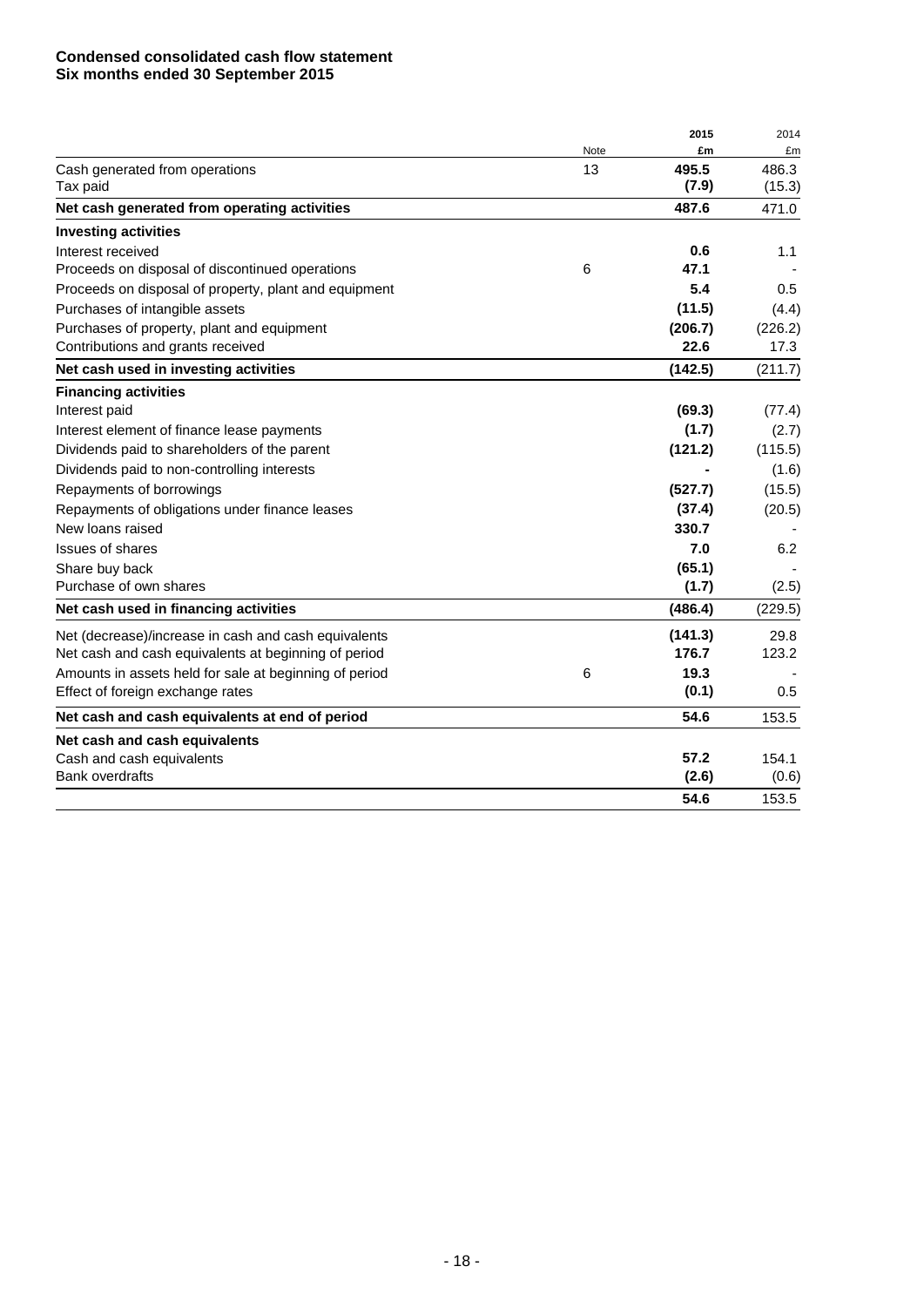### **1 General information**

The interim report has been prepared in accordance with the recognition and measurement criteria of IFRS and the disclosure requirements of the Listing Rules.

The information for the year ended 31 March 2015 does not constitute statutory accounts within the meaning of section 434 of the Companies Act 2006. A copy of the statutory accounts for that year prepared under IFRS has been delivered to the Registrar of Companies. The auditor's report on those accounts was unqualified, did not draw attention to any matters by way of emphasis and did not contain statements under section 498 (2) or (3) of the Companies Act 2006.

#### **Accounting policies**

The interim financial information has been prepared on the going concern basis using accounting policies consistent with International Financial Reporting Standards and in accordance with IAS 34 "Interim Financial Reporting" as adopted by the European Union. The same accounting policies, presentation and methods of computation are followed in the interim financial information as applied in the group's annual financial statements for the year ended 31 March 2015.

#### **Prior year restatement**

Prior year figures in the consolidated income statement and related notes have been restated to present separately amounts relating to operations classified as discontinued in the current year. For details see note 6.

The comparative balance sheet has been restated to reflect a reclassification between property plant and equipment and noncurrent trade and other payables. Contributions, which had been received in previous years in relation to infrastructure assets, and which had a carrying value of £280.2 million as at 31 March 2015, were identified as being deducted from the carrying value of property plant and equipment. In order to comply with the requirements of IAS 16 and IAS 18, these contributions have been reclassified from property plant and equipment to non-current trade and other payables.

As a consequence of this reclassification, the cumulative depreciation charge recognised in retained earnings as at 31 March 2015 has increased by £25.3 million with a corresponding increase of the same amount in the cumulative release of deferred income to the income statement.

#### **Going concern**

Including undrawn committed credit facilities, the group is fully funded for its investment and cash flow needs until January 2018. After making enquiries the directors have a reasonable expectation that the group has adequate resources to continue in operational existence for the foreseeable future and hence the interim financial information has been prepared on a going concern basis.

#### **Seasonality**

The group's businesses are not seasonal in nature.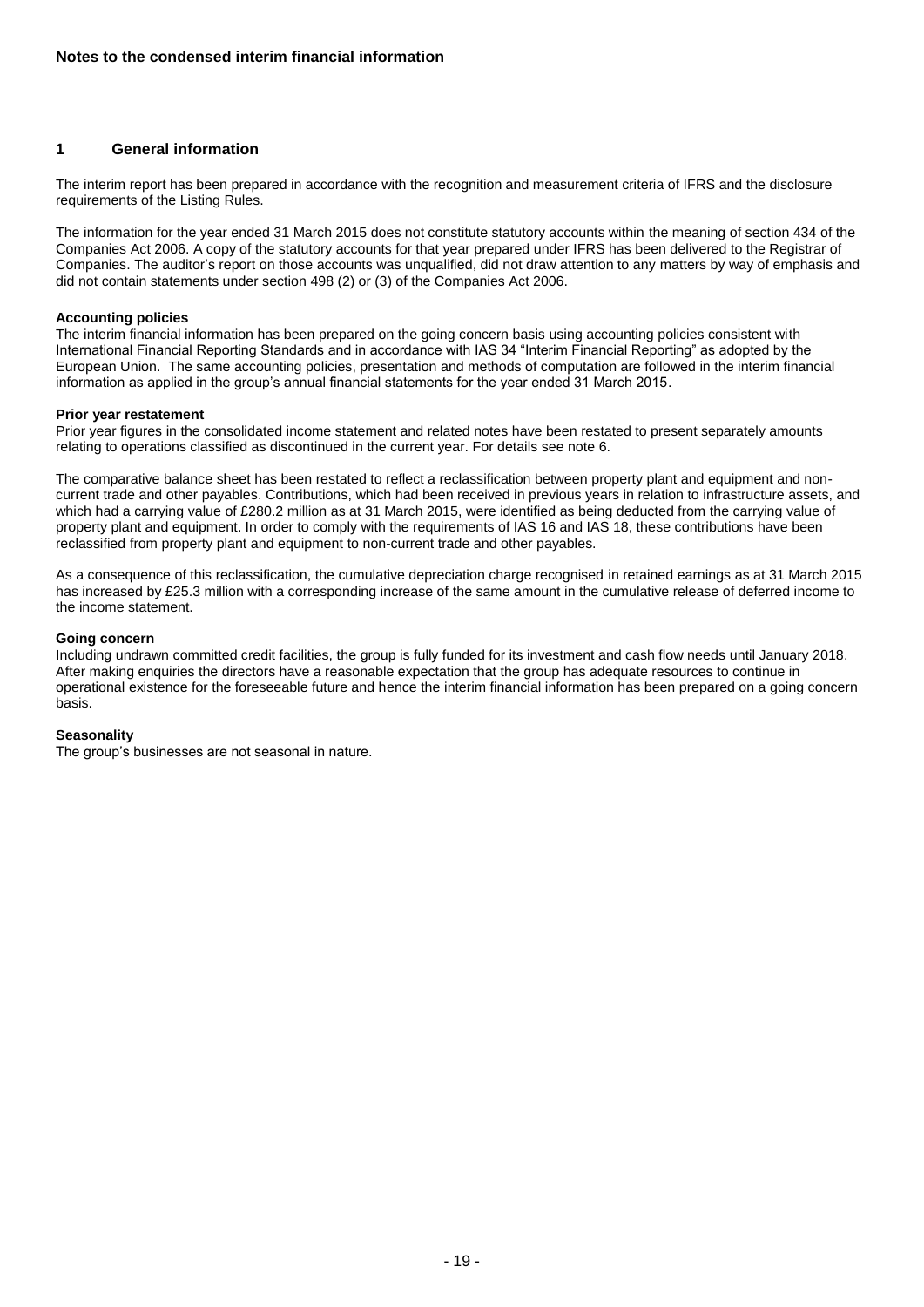#### **2 Segmental analysis**

The group is organised into two main business segments:

Regulated Water and Waste Water includes the wholesale water and waste water activities of the group's regulated subsidiary Severn Trent Water Limited and its retail services to domestic customers.

Business Services includes the group's Operating Services businesses in the US and the UK, Severn Trent Water Limited's nonhousehold retail activities and the group's renewable energy business.

In the prior year interim results all of Severn Trent Water Limited's activities comprised a single segment and Severn Trent Services comprised the group's Operating Services and Water Purification businesses. Comparative information for the new segmentation is not available and the cost to develop it would be excessive. Therefore the current year results have been presented on both the old basis and new basis of segmentation in accordance with IFRS 8.

The Water Purification business was classified as a discontinued operation in the year ended 31 March 2015 and the sale of this business was completed on 2 July 2015. The prior year segmental results have been restated to present the Water Purification business as a discontinued operation.

The tables below show the changes from the old to the new segmentation for turnover and PBIT for the six month period ended 30 September 2015:

#### **Regulated Water and Waste Water**

| <b>Severn Trent</b><br>Water | Renewable<br>energy<br>$(regulated)^T$ | <b>Non</b><br>household<br>retail <sup>2</sup> | inter-<br>segment<br>sales <sup>3</sup> | Regulated<br><b>Water and</b><br><b>Waste Water</b> |
|------------------------------|----------------------------------------|------------------------------------------------|-----------------------------------------|-----------------------------------------------------|
| £m                           | £m                                     | £m                                             | £m                                      | £m                                                  |
| 780.5                        | (12.0)                                 | (200.3)                                        | ٠                                       | 568.2                                               |
| 0.5                          | $\overline{\phantom{0}}$               | -                                              | 185.7                                   | 186.2                                               |
| 781.0                        | (12.0)                                 | (200.3)                                        | 185.7                                   | 754.4                                               |
| 283.0                        | (6.5)                                  | (6.3)                                          | $\overline{\phantom{a}}$                | 270.2                                               |
|                              |                                        |                                                |                                         | <b>Additional</b>                                   |

#### **Business Services**

| <b>BUSINESS SETVICES</b>       | <b>Severn Trent</b><br><b>Services</b> | Renewable<br>energy<br>(regulated<br>and non-<br>$required)$ <sup>1</sup> | Non<br>household<br>retail <sup>2</sup> | <b>Additional</b><br>inter-<br>segment<br>sales <sup>4</sup> | <b>Business</b><br><b>Services</b> |
|--------------------------------|----------------------------------------|---------------------------------------------------------------------------|-----------------------------------------|--------------------------------------------------------------|------------------------------------|
|                                | £m                                     | £m                                                                        | £m                                      | £m                                                           | £m                                 |
| External sales                 | 113.2                                  | 14.3                                                                      | 200.3                                   | ۰                                                            | 327.8                              |
| Inter-segment sales            |                                        | 1.6                                                                       | $\overline{\phantom{0}}$                | 7.9                                                          | 9.5                                |
| <b>Total sales</b>             | 113.2                                  | 15.9                                                                      | 200.3                                   | 7.9                                                          | 337.3                              |
| Profit before interest and tax | 4.9                                    | 6.1                                                                       | 6.3                                     | ٠                                                            | 17.3                               |

#### **Corporate and Other**

| $90.80.000$ and $9.000$        | Corporate<br>and Other<br>(old basis) | Renewable<br>energy (non-<br>$required)$ <sup>1</sup> | Non<br>household<br>retail <sup>2</sup> | <b>Additional</b><br>inter-<br>segment<br>sales | Corporate<br>and Other<br>(new basis) |
|--------------------------------|---------------------------------------|-------------------------------------------------------|-----------------------------------------|-------------------------------------------------|---------------------------------------|
|                                | £m                                    | £m                                                    | £m                                      | £m                                              | £m                                    |
| External sales                 | 2.4                                   | (2.3)                                                 |                                         | -                                               | 0.1                                   |
| Inter-segment sales            | 4.5                                   | (1.6)                                                 | $\overline{\phantom{0}}$                | ٠                                               | 2.9                                   |
| <b>Total sales</b>             | 6.9                                   | (3.9)                                                 | $\overline{\phantom{a}}$                | $\blacksquare$                                  | 3.0                                   |
| Profit before interest and tax | (6.2)                                 | 0.4                                                   |                                         | -                                               | (5.8)                                 |

 $1$ The electricity generating assets owned by Severn Trent's regulated and non-regulated businesses are now managed by the Business Services segment

 $2$  Management of the non-household retail activities in England has been transferred to the Business Services segment

<sup>3</sup>The additional inter-segment sales in Regulated Water and Waste Water represent the wholesale water and waste water charges to non-household retail within Business Services

<sup>4</sup> The additional inter-segment sales in Business Services represent sales from the Regulated Renewable Energy business to Regulated Water and Waste Water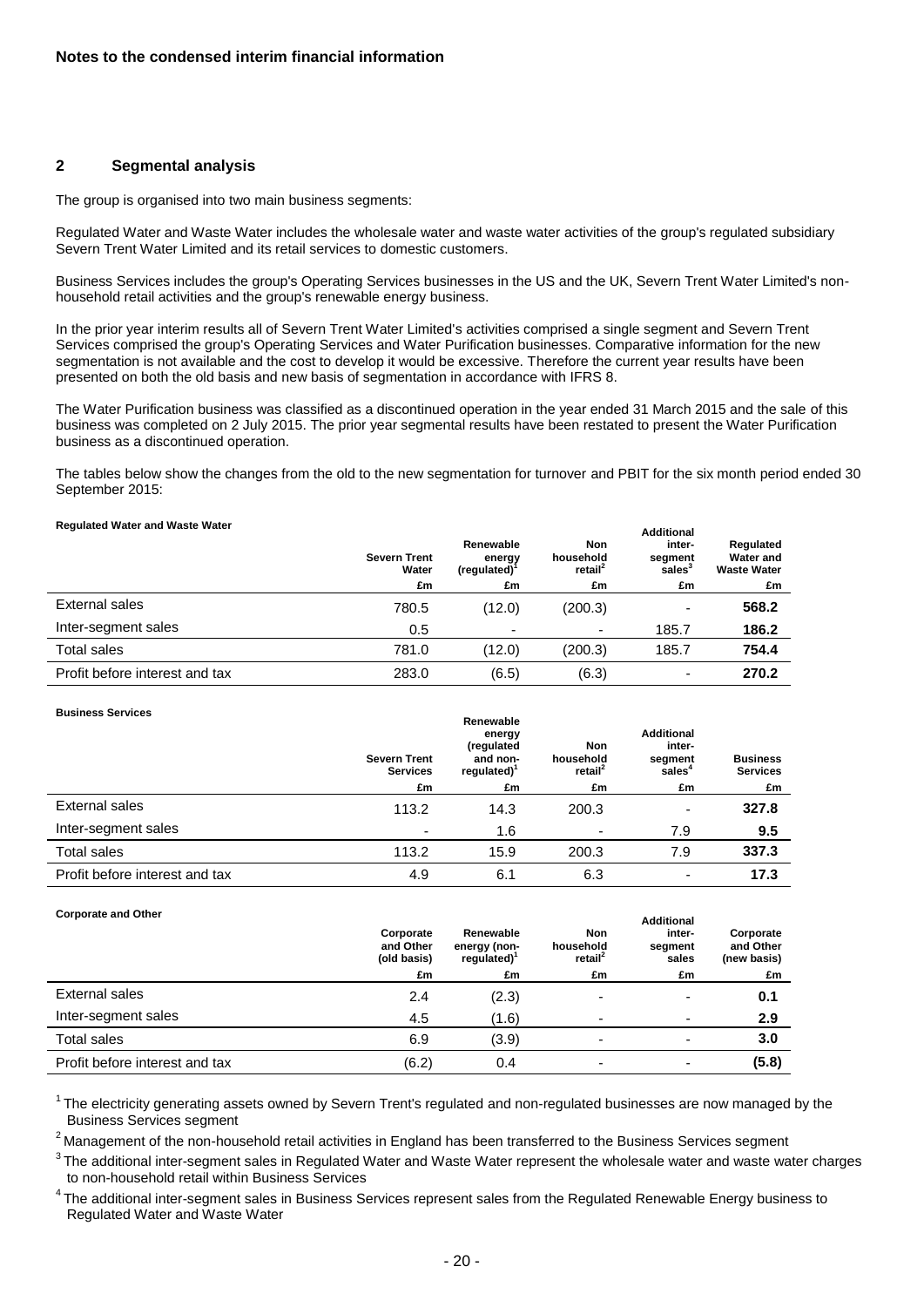# **2 Segmental analysis (continued)**

The following table shows the segmental turnover and PBIT on the old segmentation:

| Six months ended 30 September                     | 2015                         |                                        |                       | 2014<br>(restated)       |
|---------------------------------------------------|------------------------------|----------------------------------------|-----------------------|--------------------------|
|                                                   | <b>Severn Trent</b><br>Water | <b>Severn Trent</b><br><b>Services</b> | Severn Trent<br>Water | Severn Trent<br>Services |
|                                                   | £m                           | £m                                     | £m                    | £m                       |
| External sales                                    | 780.5                        | 113.2                                  | 792.2                 | 104.5                    |
| Inter-segment sales                               | 0.5                          |                                        | 0.8                   |                          |
| <b>Total sales</b>                                | 781.0                        | 113.2                                  | 793.0                 | 104.5                    |
| Profit before interest, tax and exceptional items | 283.0                        | 4.9                                    | 275.1                 | 4.5                      |
| Exceptional items (see note 3)                    |                              |                                        |                       | 6.5                      |
| Profit before interest and tax                    | 283.0                        | 4.9                                    | 275.1                 | 11.0                     |

The reportable segments' external turnover is reconciled to group turnover as follows:

| Six months ended 30 September   | 2015        | 2015           | 2014       |
|---------------------------------|-------------|----------------|------------|
|                                 | (new basis) | (old basis)    | (restated) |
|                                 | £m          | £m             | £m         |
| Severn Trent Water              |             | 780.5          | 792.2      |
| <b>Severn Trent Services</b>    | ۰.          | 113.2          | 104.5      |
| Regulated Water and Waste Water | 568.2       | $\blacksquare$ | ٠          |
| <b>Business Services</b>        | 327.8       | -              |            |
| Corporate and other             | 0.1         | 2.4            | 1.6        |
|                                 | 896.1       | 896.1          | 898.3      |

Segmental underlying PBIT is reconciled to the group's profit before tax as follows:

| Six months ended 30 September               | 2015        | 2015        | 2014       |
|---------------------------------------------|-------------|-------------|------------|
|                                             | (new basis) | (old basis) | (restated) |
|                                             | £m          | £m          | £m         |
| Underlying PBIT:                            |             |             |            |
| Severn Trent Water                          |             | 283.0       | 275.1      |
| <b>Severn Trent Services</b>                |             | 4.9         | 4.5        |
| Regulated Water and Waste Water             | 270.2       |             |            |
| <b>Business Services</b>                    | 17.3        |             |            |
| Corporate and other                         | (5.8)       | (6.2)       | (7.6)      |
| Consolidation adjustments                   | (0.7)       | (0.7)       | 1.8        |
| Group underlying PBIT                       | 281.0       | 281.0       | 273.8      |
| Exceptional items:                          |             |             |            |
| <b>Severn Trent Services</b>                |             |             | 6.5        |
| Net finance costs                           | (106.3)     | (106.3)     | (119.1)    |
| Net gains/(losses) on financial instruments | 11.5        | 11.5        | (24.1)     |
| Profit before tax                           | 186.2       | 186.2       | 137.1      |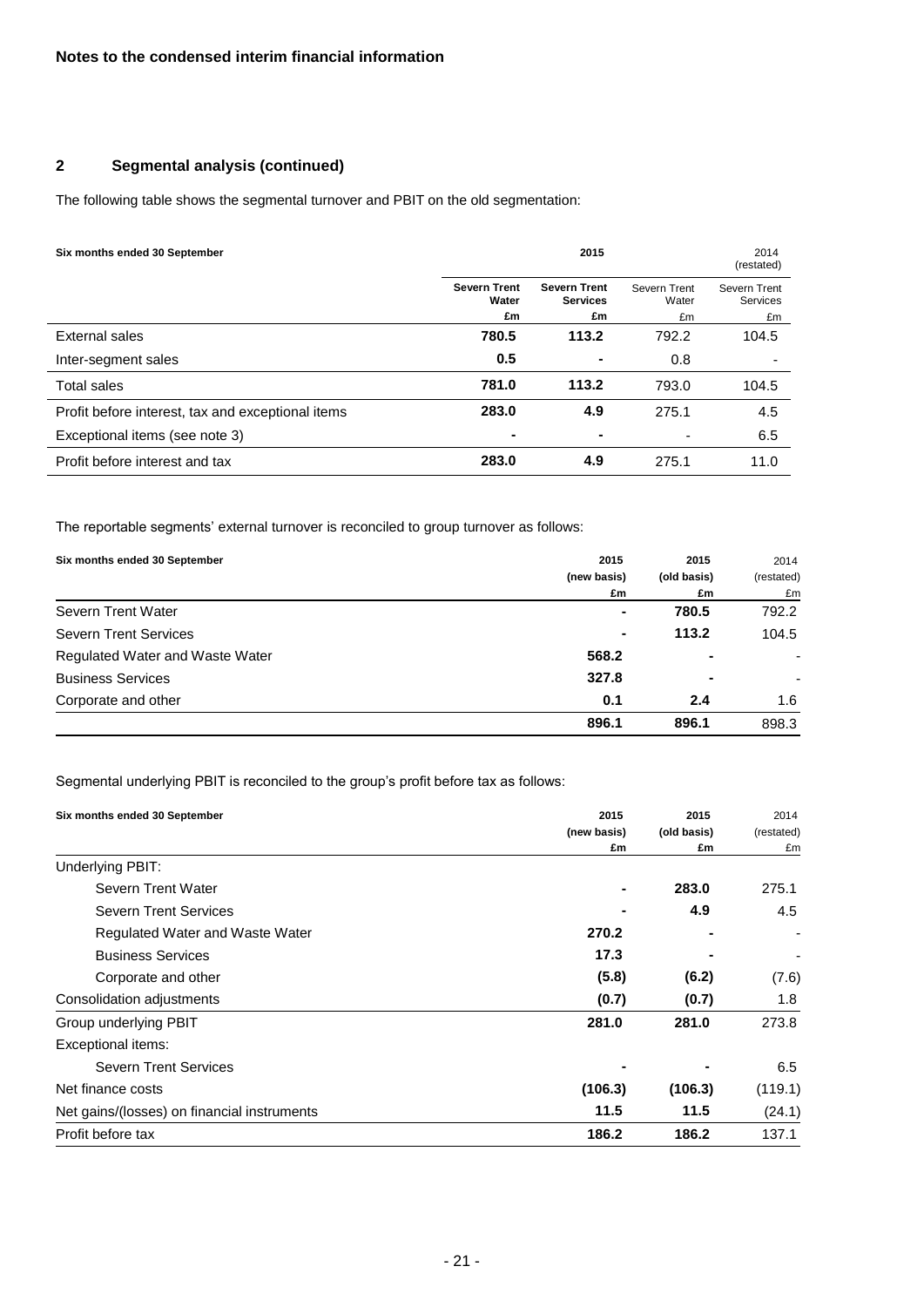### **2 Segmental analysis (continued)**

The tables below show the changes from the old to the new segmentation for capital employed as at 30 September 2015:

#### **Regulated Water and Waste Water**

|                                            | <b>Severn Trent</b><br>Water<br>£m | Renewable<br>energy<br>(regulated) | Non<br>household<br>retail | Inter-seament<br>payables &<br>receivables | Regulated<br>Water and<br><b>Waste Water</b> |
|--------------------------------------------|------------------------------------|------------------------------------|----------------------------|--------------------------------------------|----------------------------------------------|
|                                            |                                    |                                    | £m                         | £m                                         | £m                                           |
| Operating assets                           | 8,016.5                            | (61.6)                             | (101.3)                    | 29.7                                       | 7,883.3                                      |
| Goodwill                                   | 1.3                                | ۰                                  | $\overline{\phantom{0}}$   | ۰                                          | 1.3                                          |
| Interests in joint ventures and associates | 0.1                                | $\overline{\phantom{a}}$           | ۰                          | ٠                                          | 0.1                                          |
| Segment assets                             | 8.017.9                            | (61.6)                             | (101.3)                    | 29.7                                       | 7,884.7                                      |
| Segment operating liabilities              | (1,678.5)                          | 3.0                                | 10.3                       | (3.8)                                      | (1,669.0)                                    |
| Capital employed                           | 6,339.4                            | (58.6)                             | (91.0)                     | 25.9                                       | 6,215.7                                      |

#### **Business Services**

|                                            | <b>Severn Trent</b><br><b>Services</b> | Renewable<br>energy<br>(regulated and<br>non-regulated) | Non<br>household<br>retail | Inter-segment<br>payables &<br>receivables | <b>Business</b><br><b>Services</b> |
|--------------------------------------------|----------------------------------------|---------------------------------------------------------|----------------------------|--------------------------------------------|------------------------------------|
|                                            | £m                                     | £m                                                      | £m                         | £m                                         | £m                                 |
| Operating assets                           | 103.5                                  | 118.5                                                   | 101.3                      | 3.8                                        | 327.1                              |
| Goodwill                                   | 14.1                                   | ٠                                                       |                            | ۰                                          | 14.1                               |
| Interests in joint ventures and associates | 4.6                                    | $\overline{\phantom{a}}$                                | $\overline{\phantom{0}}$   | ۰                                          | 4.6                                |
| Segment assets                             | 122.2                                  | 118.5                                                   | 101.3                      | 3.8                                        | 345.8                              |
| Segment operating liabilities              | (61.9)                                 | (4.6)                                                   | (10.3)                     | (29.7)                                     | (106.5)                            |
| Capital employed                           | 60.3                                   | 113.9                                                   | 91.0                       | (25.9)                                     | 239.3                              |

The following table shows the segmental capital employed on the old segmentation:

|                                            |                     | 30 September 2015   | 31 March 2015 |              |
|--------------------------------------------|---------------------|---------------------|---------------|--------------|
|                                            | <b>Severn Trent</b> | <b>Severn Trent</b> | Severn Trent  | Severn Trent |
|                                            | Water               | <b>Services</b>     | Water         | Services     |
|                                            | £m                  | £m                  | £m            | £m           |
| Operating assets                           | 8,016.5             | 103.5               | 7.960.1       | 100.9        |
| Goodwill                                   | 1.3                 | 14.1                | 1.3           | 14.3         |
| Interests in joint ventures and associates | 0.1                 | 4.6                 | 0.1           | 4.5          |
| Segment assets                             | 8.017.9             | 122.2               | 7.961.5       | 119.7        |
| Segment operating liabilities              | (1,678.5)           | (61.9)              | (1,630.3)     | (58.8)       |
| Capital employed                           | 6,339.4             | 60.3                | 6,331.2       | 60.9         |

Operating assets comprise other intangible assets, property, plant and equipment, inventory and trade and other receivables.

Operating liabilities comprise trade and other payables, retirement benefit obligations and provisions.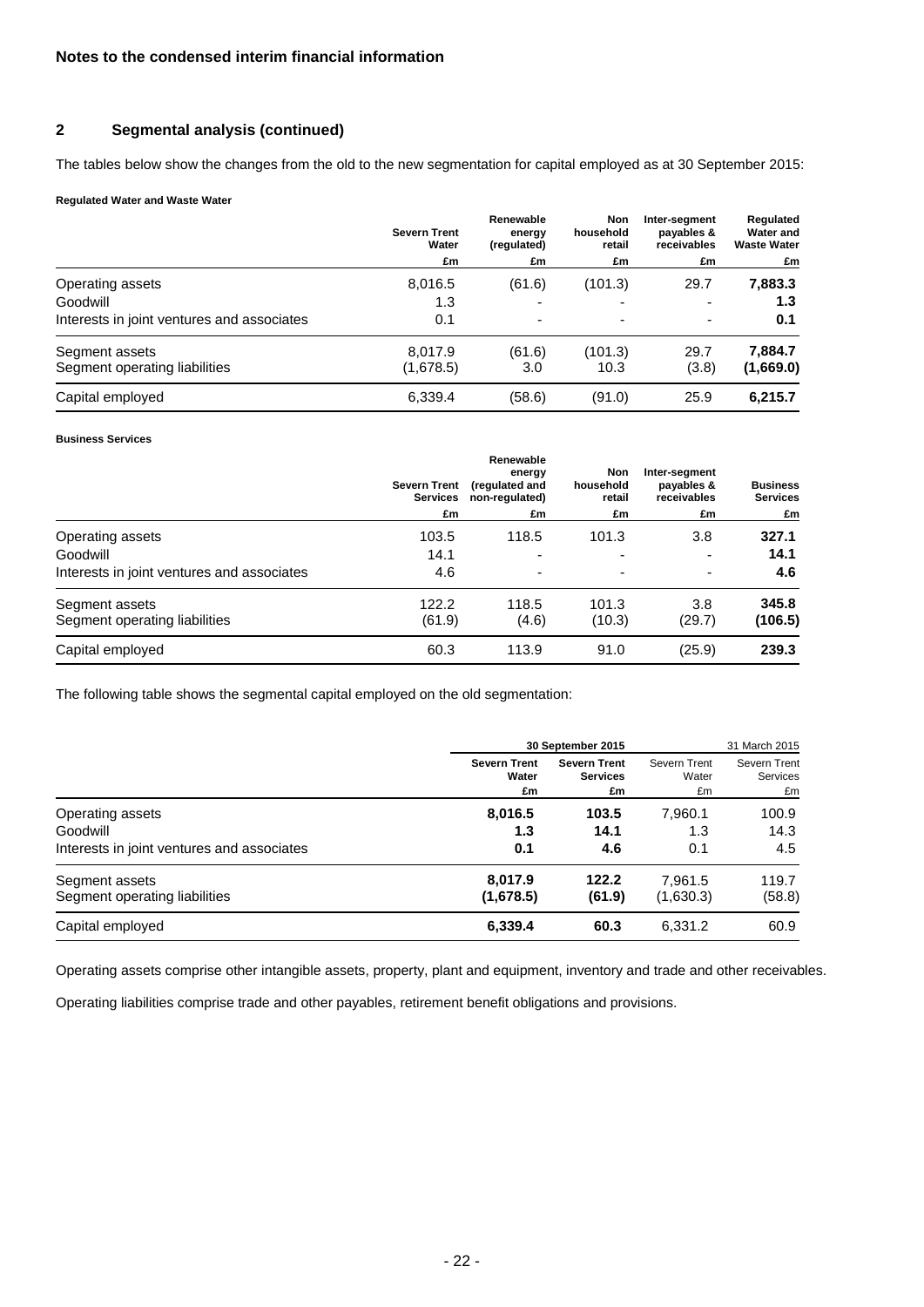#### **3 Exceptional items before tax**

The group classifies items of income or expenditure as exceptional if individually or, if of a similar type, in aggregate they should, in the opinion of the directors, be disclosed by virtue of their size or nature if the financial statements are to give a true and fair view. In this context materiality is assessed at the segment level.

| Six months ended 30 September                | 2015                     | 2014  |
|----------------------------------------------|--------------------------|-------|
|                                              | £m                       | £m    |
| <b>Severn Trent Services</b>                 |                          |       |
| Release of provision for bad debts           | $\sim$                   | (6.5) |
| Total exceptional operating items before tax | $\overline{\phantom{a}}$ | (6.5) |

#### **4 Net gains/(losses) on financial instruments**

| Six months ended 30 September                                                 | 2015  | 2014   |
|-------------------------------------------------------------------------------|-------|--------|
|                                                                               | £m    | £m     |
| Loss on cross currency swaps used as hedging instruments in fair value hedges | (4.0) | (3.4)  |
| Gain arising on adjustment for foreign currency debt in fair value hedges     | 2.4   | 1.5    |
| Exchange (loss)/gain on other loans                                           | (8.3) | 35.0   |
| Loss on cash flow hedges transferred from equity                              | (6.8) | (6.0)  |
| Ineffectiveness of cashflow hedges                                            | 0.5   | 2.6    |
| Gain/(loss) arising on swaps where hedge accounting is not applied            | 27.7  | (53.8) |
|                                                                               | 11.5  | (24.1) |

#### **5 Tax**

| Six months ended 30 September                                    | 2015 | 2014 |
|------------------------------------------------------------------|------|------|
|                                                                  | £m   | £m   |
| <b>Current tax</b>                                               |      |      |
| Current year                                                     | 31.5 | 29.6 |
| <b>Total current tax</b>                                         | 31.5 | 29.6 |
| Deferred tax                                                     |      |      |
| Origination and reversal of temporary differences - current year | 7.8  | 0.3  |
| <b>Total deferred tax</b>                                        | 7.8  | 0.3  |
|                                                                  | 39.3 | 29.9 |

Income tax for the period is charged in the income statement at 21.1% (2014: charged at 21.8% based on restated profit before tax), representing the best estimate of the annual average effective income tax rate expected for the full year applied to the pre-tax income for the six month period.

The effective rate of current tax, excluding prior year charges and current tax on exceptional items and on financial instruments, calculated on profit before tax, exceptional items and net gains (2014: losses) on financial instruments was 18.4% (2014: 19.1% based on restated profit before tax).

Current tax credits of £1.1 million (2014: £0.6 million) and deferred tax charges of £19.5 million (2014: £7.0 million credit) have been taken to reserves in the period.

On 8th July 2015, the Government announced the main rate of corporation tax would reduce to 19% with effect from 1 April 2017 and 18% with effect from 1 April 2020. These rate reductions were substantively enacted on 26th October 2015. As this was after the balance sheet date, deferred tax assets and liabilities have not been remeasured in this reporting period.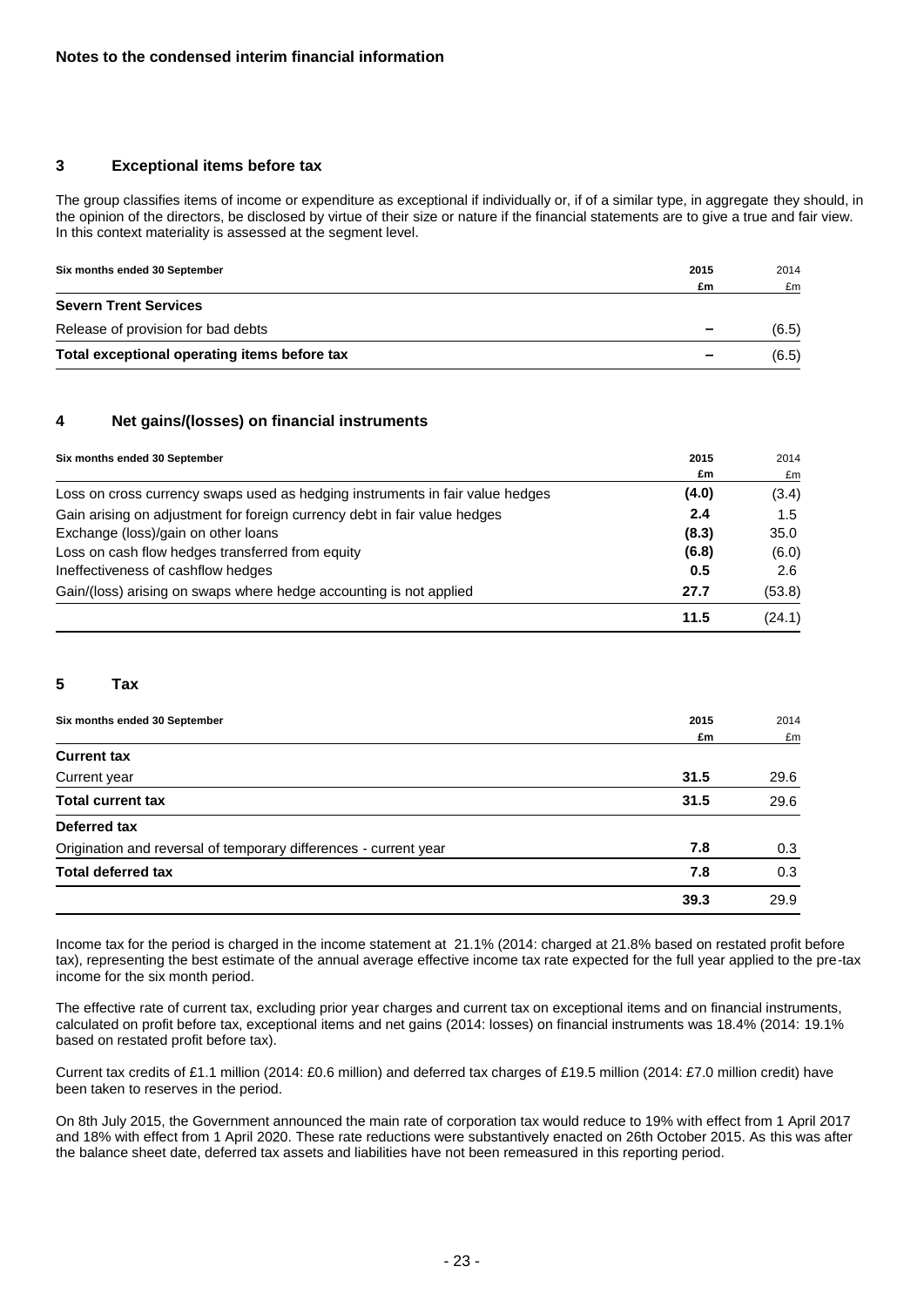### **6 Discontinued operations**

On 23 January 2015 the Board approved a process to dispose of the group's Water Purification business which formed part of the Severn Trent Services segment. These operations were classified as discontinued and as a disposal group held for sale as at 31 March 2015. The results of discontinued operations are disclosed separately in the income statement and the assets and liabilities of the disposal group are presented separately in the balance sheet.

On 12 May 2015 the group entered into a binding agreement to sell the business to Industrie De Nora. The sale was completed on 2 July 2015.

The profit for the period from discontinued operations was as follows:

#### **Six months ended 30 September 2015** 2014

|                                                           | £m     | £m     |
|-----------------------------------------------------------|--------|--------|
| Turnover                                                  | 29.7   | 49.3   |
| Operating costs                                           | (27.6) | (48.2) |
| Profit before tax                                         | 2.1    | 1.1    |
| Attributable tax expense                                  | (0.1)  |        |
| Profit after tax                                          | 2.0    | 1.1    |
| Loss recognised on sale of disposal group                 | (2.7)  |        |
| (Loss)/profit for the period from discontinued operations | (0.7)  | 1.1    |
| Attributable to:                                          |        |        |
| Owners of the company                                     | (0.6)  | 0.5    |
| Non-controlling interests                                 | (0.1)  | 0.6    |
|                                                           | (0.7)  | 1.1    |

The major classes of assets and liabilities comprising the operations classified as held for sale were:

|                                                        | 31 March 2015<br>£m |
|--------------------------------------------------------|---------------------|
| Goodwill                                               | 1.8                 |
| Other intangible assets                                | 7.2                 |
| Property, plant and equipment                          | 5.0                 |
| Inventories                                            | 17.3                |
| Trade and other receivables                            | 57.3                |
| Cash and bank balances                                 | 19.3                |
| Total assets classified as held for sale               | 107.9               |
| Trade and other payables                               | (33.6)              |
| <b>Tax liabilities</b>                                 | (0.2)               |
| Provisions for liabilities and charges                 | (1.5)               |
| Total liabilities associated with assets held for sale | (35.3)              |
| Net assets of disposal group                           | 72.6                |

Cash flows arising from the disposal group were:

| Six months ended 30 September   | 2015   | 2014  |
|---------------------------------|--------|-------|
|                                 | £m     | £m    |
| Net cash flows attributable to: |        |       |
| - operating activities          | (0.5)  | 4.2   |
| - investing activities          | (11.6) | (1.0) |
| - financing activities          | (6.4)  | 4.5   |
|                                 | (18.5) | 7.7   |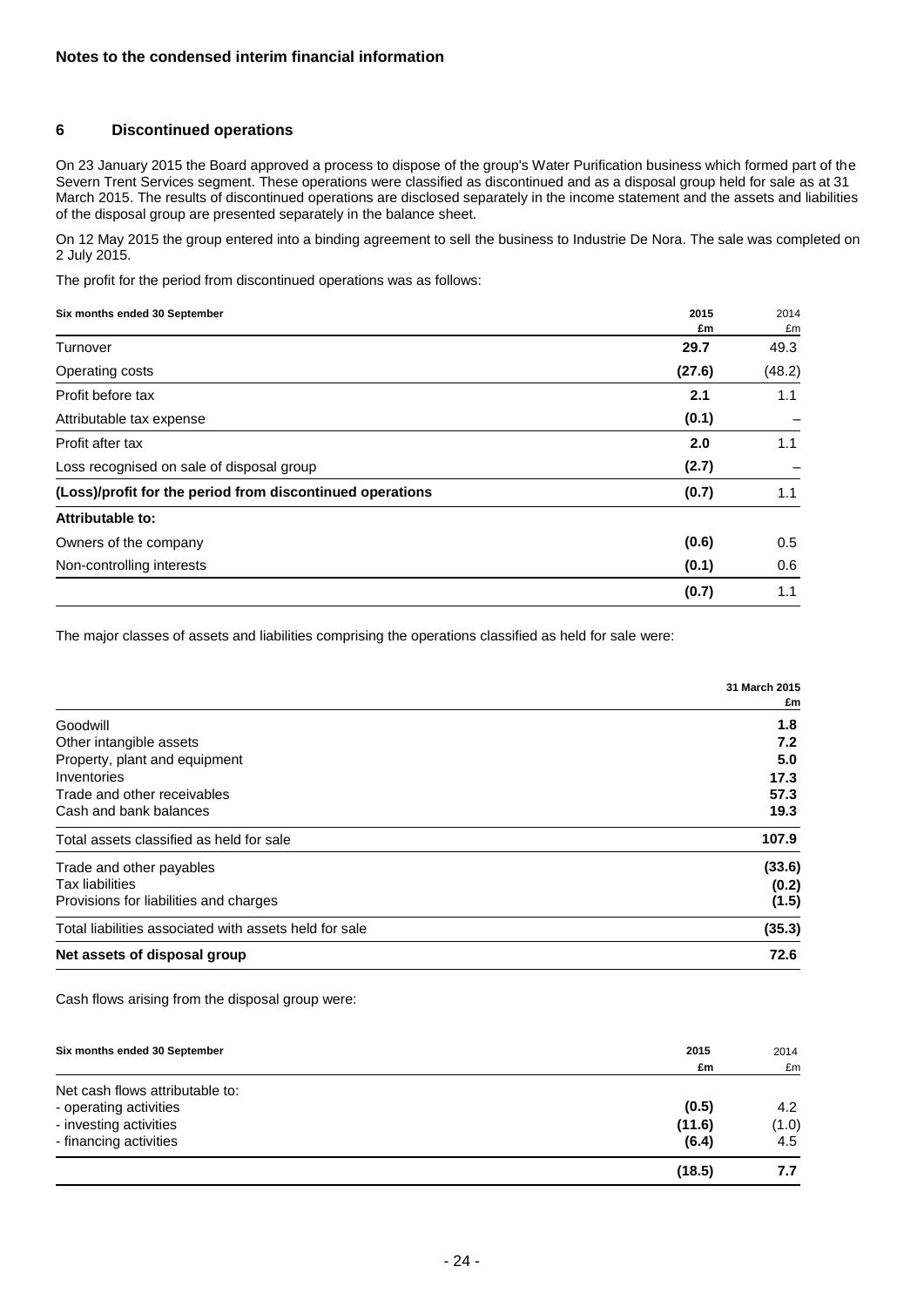### **6 Discontinued operations (continued)**

Basic and diluted earnings per share from discontinued operations are:

| Six months ended 30 September | 2015            |                                         |                     |          | 2014                                    |                     |
|-------------------------------|-----------------|-----------------------------------------|---------------------|----------|-----------------------------------------|---------------------|
|                               | <b>Earnings</b> | Weighted<br>average number<br>of shares | Per share<br>amount | Earnings | Weighted<br>average number<br>of shares | Per share<br>amount |
|                               | £m              | m                                       | pence               | £m       | m                                       | pence               |
| Basic earnings per share      | (0.6)           | 238.5                                   | (0.3)               | 0.5      | 238.6                                   | 0.2                 |
| Diluted earnings per share    | (0.6)           | 239.4                                   | (0.3)               | 0.5      | 239.5                                   | 0.2                 |

The net assets of the business at the date of disposal were:

|                                        | Total  |
|----------------------------------------|--------|
|                                        | £m     |
| Goodwill                               | 1.8    |
| Other intangible assets                | 6.5    |
| Property, plant and equipment          | 3.6    |
| Investments                            | 0.1    |
| Inventories                            | 14.6   |
| Trade and other receivables            | 59.9   |
| Cash and bank balances                 | 11.0   |
| Trade and other payables               | (36.1) |
| Tax liabilities                        | (0.2)  |
| Intercompany borrowings                | (18.1) |
| Provisions for liabilities and charges | (1.5)  |
|                                        | 41.6   |
| Attributable to:                       |        |
| Owners of the company                  | 27.9   |
| Non-controlling interest               | 13.7   |

The net loss on disposal is calculated as follows:

|                                                     | Total  |
|-----------------------------------------------------|--------|
|                                                     | £m     |
| Consideration                                       | 42.8   |
| Net assets attributable to owners of the company    | (27.9) |
| Disposal costs                                      | (4.8)  |
| Provisions arising on disposal                      | (1.1)  |
| Net gain on disposal before foreign exchange losses | 9.0    |
| Foreign exchange losses recycled from reserves      | (11.7) |
| Net loss on disposal                                | (2.7)  |

41.6

The net cash flows arising from disposal in the period were:

|                                                     | <b>Total</b> |
|-----------------------------------------------------|--------------|
|                                                     | £m           |
| Consideration received in cash and cash equivalents | 42.8         |
| Settlement of intercompany loans                    | 18.1         |
| Disposal costs paid in cash and cash equivalents    | (2.8)        |
| Cash and bank balances disposed of                  | (11.0)       |
|                                                     | 47.1         |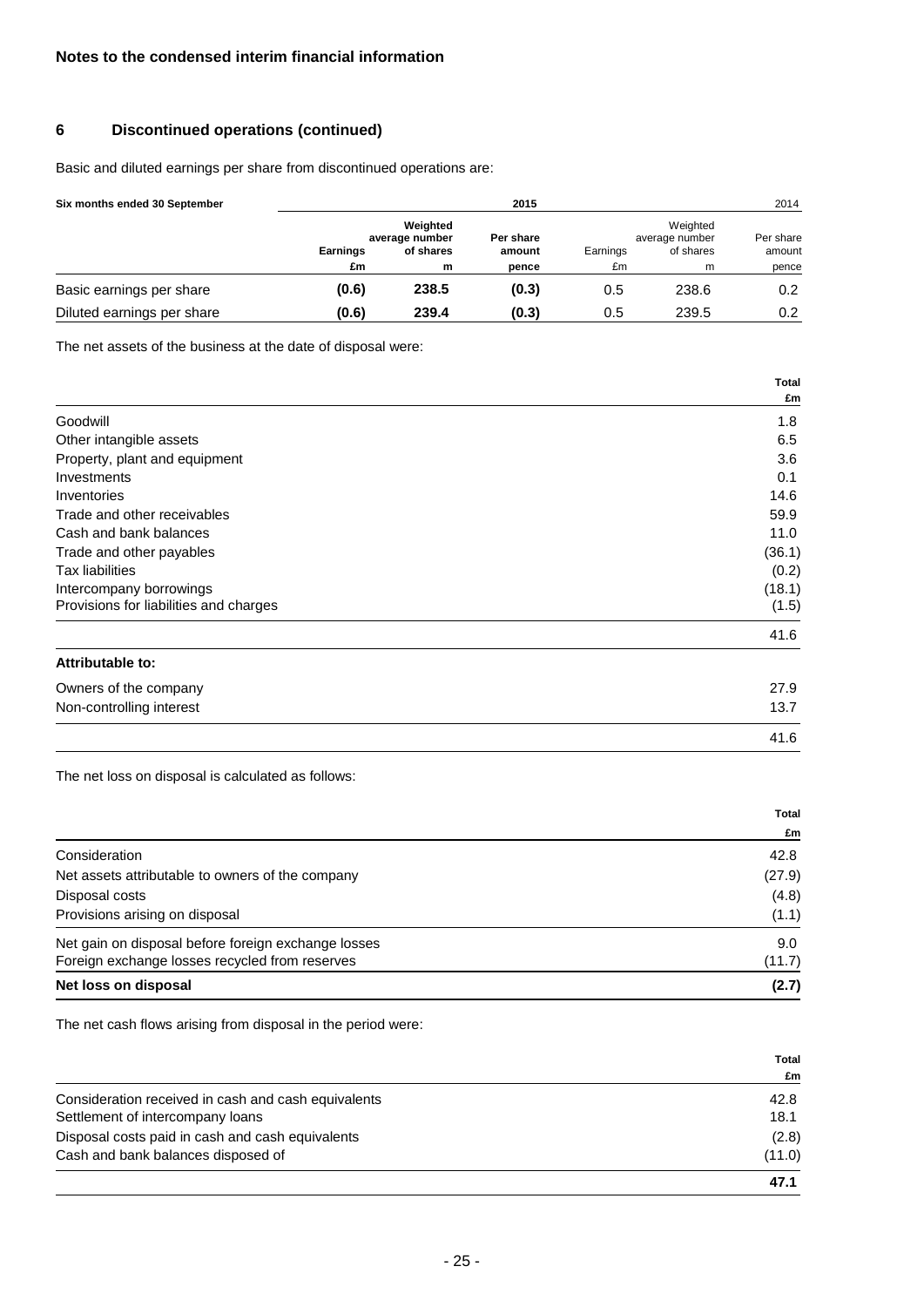### **7 Dividends**

Amounts recognised as distributions to owners of the company in the period:

| Six months ended 30 September              |                 | 2015  |                           |       |
|--------------------------------------------|-----------------|-------|---------------------------|-------|
|                                            | Pence per share |       | <b>£m</b> Pence per share | £m    |
| Final dividend for the year ended 31 March | 50.94           | 121.2 | 48.24                     | 115.5 |

The proposed interim dividend of 32.26p per share (2014: 33.96p per share) was approved by the Board on 25 November 2015 and has not been included as a liability as at 30 September 2015.

#### **8 Earnings per share**

#### **a) Basic and diluted earnings per share**

Basic earnings per share is calculated by dividing the earnings attributable to ordinary shareholders by the weighted average number of ordinary shares in issue during the period, excluding those held in the Severn Trent Employee Share Ownership Trust which are treated as cancelled.

For diluted earnings per share, the weighted average number of ordinary shares in issue is adjusted to assume conversion of all potentially dilutive ordinary shares. These represent share options granted to employees where the exercise price is less than the average market price of the company's shares during the period.

Basic and diluted earnings per share from continuing and discontinued operations are calculated on the basis of profit from continuing and discontinued operations attributable to the owners of the company.

The calculation of basic and diluted earnings per share is based on the following data:

#### **Earnings for the purpose of basic and diluted earnings per share from continuing operations**

| Six months ended 30 September                                                          | 2015  | 2014  |
|----------------------------------------------------------------------------------------|-------|-------|
|                                                                                        | £m    | £m    |
| Profit for the period attributable to owners of the company                            | 143.7 | 107.5 |
| Adjusted for loss/(profit) from discontinued operations (see note 6)                   | 0.6   | (0.5) |
| Profit for the period from continuing operations attributable to owners of the company | 144.3 | 107.0 |

#### **Number of shares**

| Six months ended 30 September                                                            | 2015  | 2014  |
|------------------------------------------------------------------------------------------|-------|-------|
|                                                                                          | m     | m     |
| Weighted average number of ordinary shares for the purpose of basic earnings per share   | 238.5 | 238.6 |
| Effect of dilutive potential ordinary shares:                                            |       |       |
| - share options and LTIPs                                                                | 0.9   | 0.9   |
| Weighted average number of ordinary shares for the purpose of diluted earnings per share | 239.4 | 239.5 |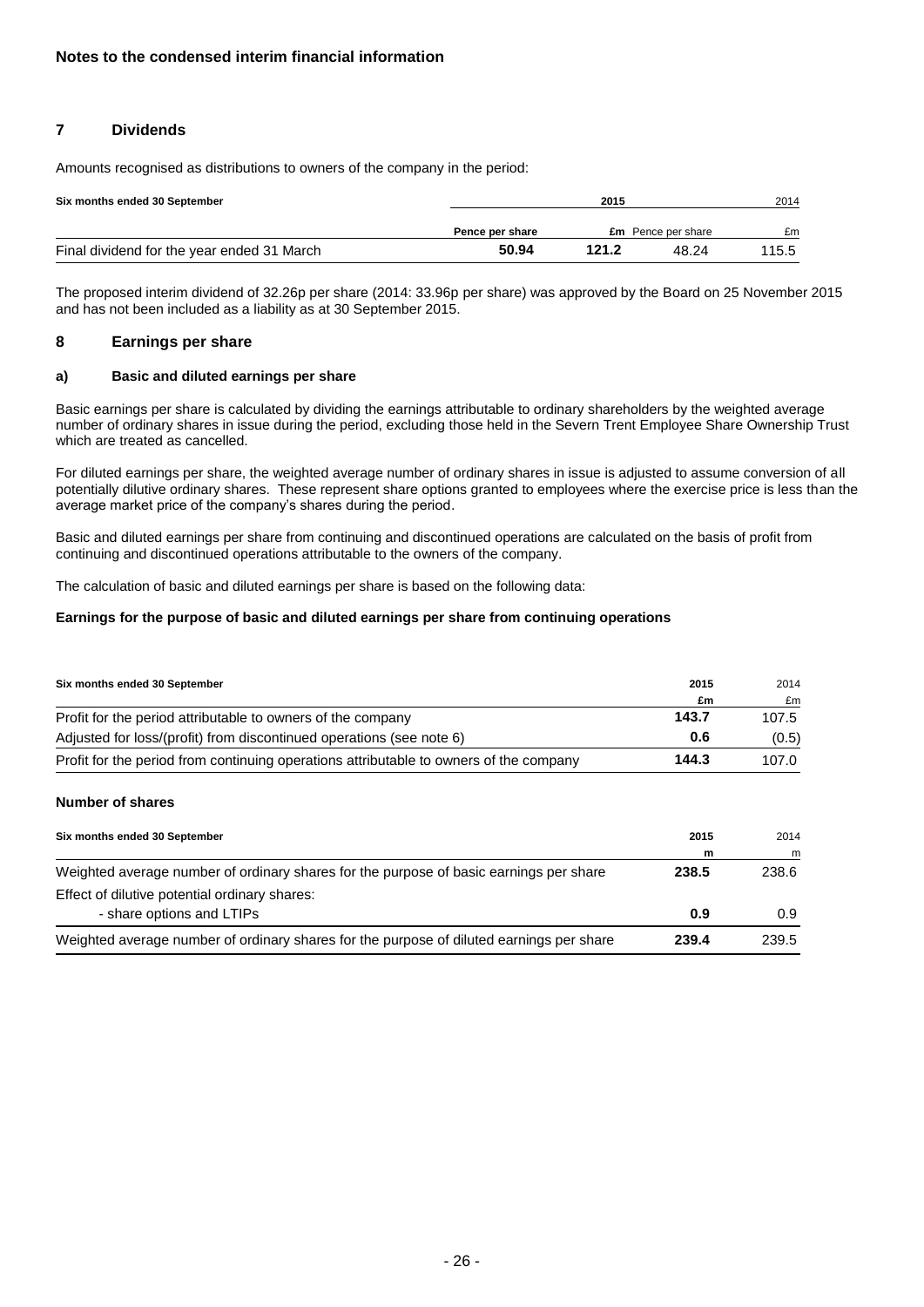### **8 Earnings per share (continued)**

#### **b) Underlying earnings per share**

| Six months ended 30 September         | 2015  | 2014       |  |
|---------------------------------------|-------|------------|--|
|                                       |       | (restated) |  |
|                                       | Pence | Pence      |  |
| Underlying basic earnings per share   | 58.6  | 52.6       |  |
| Underlying diluted earnings per share | 58.4  | 52.4       |  |

Underlying earnings per share figures are presented for continuing operations. These exclude the effects of exceptional items, net gains/(losses) on financial instruments, current tax on exceptional items and on net gains/(losses) financial instruments and deferred tax in both 2015 and 2014. The directors consider that the underlying figures provide a useful additional indicator of performance. The denominators used in the calculations of underlying basic and diluted earnings per share are the same as those used in the unadjusted figures set out above.

The adjustments to earnings are as follows:

| Six months ended 30 September                                               | 2015   | 2014       |
|-----------------------------------------------------------------------------|--------|------------|
|                                                                             |        | (restated) |
|                                                                             | £m     | £m         |
| Earnings for the purpose of basic and diluted earnings per share            | 144.3  | 107.0      |
| Adjustments for:                                                            |        |            |
| - exceptional items before tax                                              |        | (6.5)      |
| - current tax on exceptional items                                          |        | 0.2        |
| - net (gains)/losses on financial instruments                               | (11.5) | 24.1       |
| - current tax on net gains/losses on financial instruments                  | (0.9)  | 0.4        |
| - deferred tax                                                              | 7.8    | 0.3        |
| Earnings for the purpose of underlying basic and diluted earnings per share | 139.7  | 125.5      |

### **9 Borrowings**

|                                  | 30 September | 31 March<br>2015<br>£m |
|----------------------------------|--------------|------------------------|
|                                  | 2015         |                        |
|                                  | £m           |                        |
| <b>Bank overdrafts</b>           | 2.6          | ۰                      |
| Bank loans                       | 1,125.1      | 1,279.2                |
| Other loans                      | 3,432.2      | 3,467.5                |
| Obligations under finance leases | 142.6        | 180.0                  |
| <b>Borrowings</b>                | 4,702.5      | 4,926.7                |

The borrowings are repayable as follows:

|                                                                | 30 September | 31 March |
|----------------------------------------------------------------|--------------|----------|
|                                                                | 2015         | 2015     |
|                                                                | £m           | £m       |
| On demand or within one year - included in current liabilities | 562.5        | 463.0    |
| Over one year - included in non-current liabilities            | 4.140.0      | 4.463.7  |
|                                                                | 4.702.5      | 4.926.7  |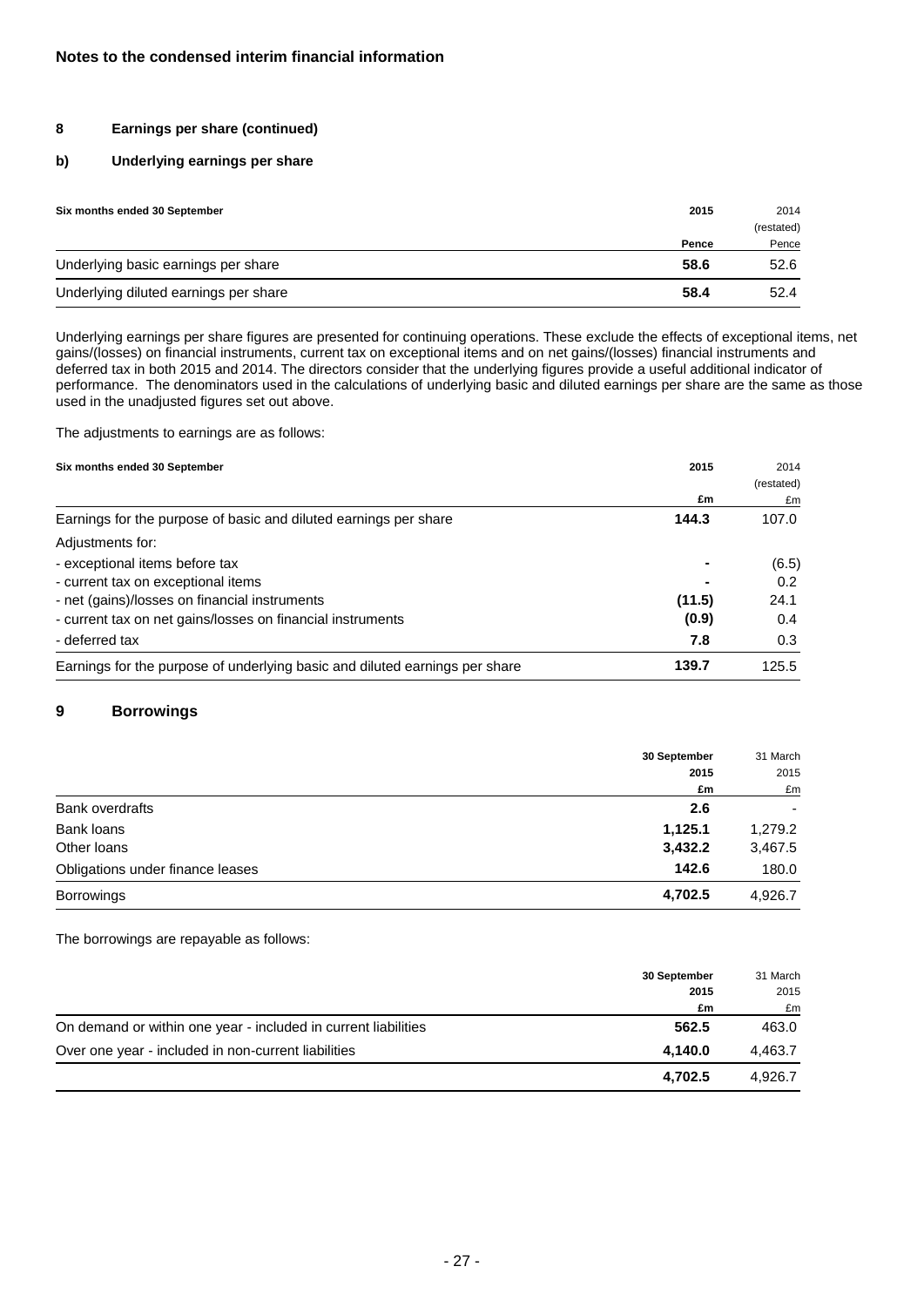#### **10 Fair value of financial instruments**

#### **a) Fair value measurements**

The table below describes the valuation technique that the group applies for each class of financial instrument which is measured at fair value on a recurring basis. All techniques are classified as Level 2 under the hierarchy defined by IFRS 13. There have been no changes in the levels of classification during the period.

|                                    | Fair value as at |          |                                                                                                                                                                                                                        |  |
|------------------------------------|------------------|----------|------------------------------------------------------------------------------------------------------------------------------------------------------------------------------------------------------------------------|--|
|                                    | 30 September     | 31 March |                                                                                                                                                                                                                        |  |
|                                    | 2015             |          | 2015 Valuation techniques and key inputs                                                                                                                                                                               |  |
|                                    | £m               | £m       |                                                                                                                                                                                                                        |  |
| <b>Cross currency swaps</b>        |                  |          | Discounted cash flow                                                                                                                                                                                                   |  |
| Assets                             | 13.2             |          | 22.6 Future cash flows are estimated based on forward                                                                                                                                                                  |  |
| Liabilities                        | (5.1)            |          | (25.2) interest rates from observable yield curves at                                                                                                                                                                  |  |
|                                    |                  |          | the period end and contract interest rates discounted at<br>a rate that reflects the credit risk of counterparties. The<br>currency cash flows are translated at the spot rate.                                        |  |
| Interest rate swaps                |                  |          | Discounted cash flow                                                                                                                                                                                                   |  |
| Assets                             |                  |          | 4.2 Future cash flows are estimated based on forward                                                                                                                                                                   |  |
| Liabilities                        | (159.0)          |          | (181.1) interest rates from observable yield curves at                                                                                                                                                                 |  |
|                                    |                  |          | the period end and contract interest rates discounted at<br>a rate that reflects the credit risk of counterparties.                                                                                                    |  |
| <b>Energy swaps</b>                |                  |          | Discounted cash flow                                                                                                                                                                                                   |  |
| Liabilities                        | (2.0)            |          | (0.8) Future cash flows are estimated based on forward<br>electricity prices from observable indices at<br>the period end and contract prices discounted at<br>a rate that reflects the credit risk of counterparties. |  |
| Foreign currency forward contracts |                  |          | Discounted cash flow                                                                                                                                                                                                   |  |
| Assets                             | 2.3              |          | 0.2 Future cash flows are estimated based on observable                                                                                                                                                                |  |
| Liabilities                        | (0.8)            |          | (0.2) forward exchange rates at the period end<br>and contract forward rates discounted at a rate<br>that reflects the credit risk of counterparties.                                                                  |  |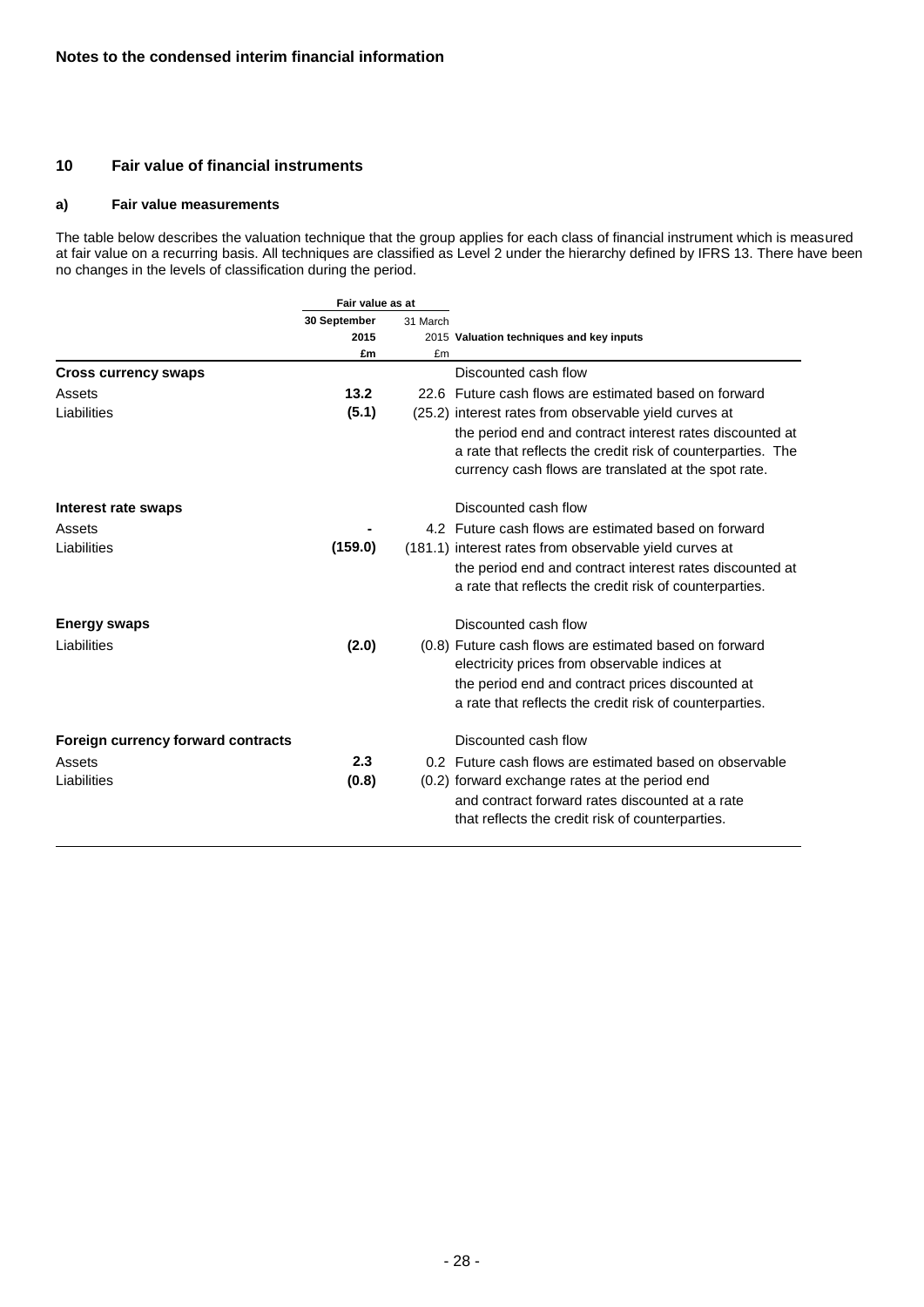### **10 Fair value of financial instruments (continued)**

#### **b) Comparison of fair value of financial instruments with their carrying amounts**

The directors consider that the carrying amounts of cash and short term deposits, bank overdrafts, trade receivables and trade payables are not materially different from their fair values. Derivative financial instruments are carried at fair value. The carrying values and estimated fair values of other non-derivative financial instruments are set out below. This analysis does not take into account the impact of interest rate swaps. At 30 September 2015 the group held interest rate swaps that converted floating rate interest to fixed on a net principal amount of £556.2 million (31 March 2015: £581.6 million).

|                           |                   | 30 September<br>2015 |                   | 31 March<br>2015 |
|---------------------------|-------------------|----------------------|-------------------|------------------|
|                           | Carrying<br>value | Fair<br>value        | Carrying<br>value | Fair<br>value    |
|                           | £m                | £m                   | £m                | £m               |
| <b>Floating rate debt</b> |                   |                      |                   |                  |
| Bank loans                | 829.3             | 830.0                | 984.3             | 970.3            |
| Currency bonds            | 33.0              | 33.0                 | 84.3              | 84.3             |
|                           | 862.3             | 863.0                | 1,068.6           | 1,054.6          |
| <b>Fixed rate debt</b>    |                   |                      |                   |                  |
| <b>Bank loans</b>         | 188.1             | 186.9                | 188.5             | 204.4            |
| Sterling bonds            | 1,856.3           | 2,164.2              | 1,855.3           | 2,268.4          |
| Currency bonds            | 380.8             | 390.7                | 370.8             | 391.3            |
| Other loans               | 2.8               | 2.8                  | 2.0               | 2.0              |
| Finance leases            | 142.6             | 147.5                | 180.0             | 190.7            |
|                           | 2,570.6           | 2,892.1              | 2,596.6           | 3,056.8          |
| Index-linked debt         |                   |                      |                   |                  |
| Bank loans                | 107.7             | 119.7                | 106.4             | 123.0            |
| Sterling bonds            | 1,159.3           | 1,323.1              | 1,155.1           | 1,585.1          |
|                           | 1,267.0           | 1,442.8              | 1,261.5           | 1,708.1          |
|                           | 4,699.9           | 5,197.9              | 4,926.7           | 5,819.5          |

Fixed rate sterling and currency bonds are valued using market prices.

Index-linked bonds are rarely traded and therefore quoted prices are not considered to be a reliable indicator of fair value. Therefore, these bonds are valued using discounted cash flow models with discount rates derived from observed market prices for a sample of bonds.

Fair values of the other debt instruments are also calculated using discounted cash flow models.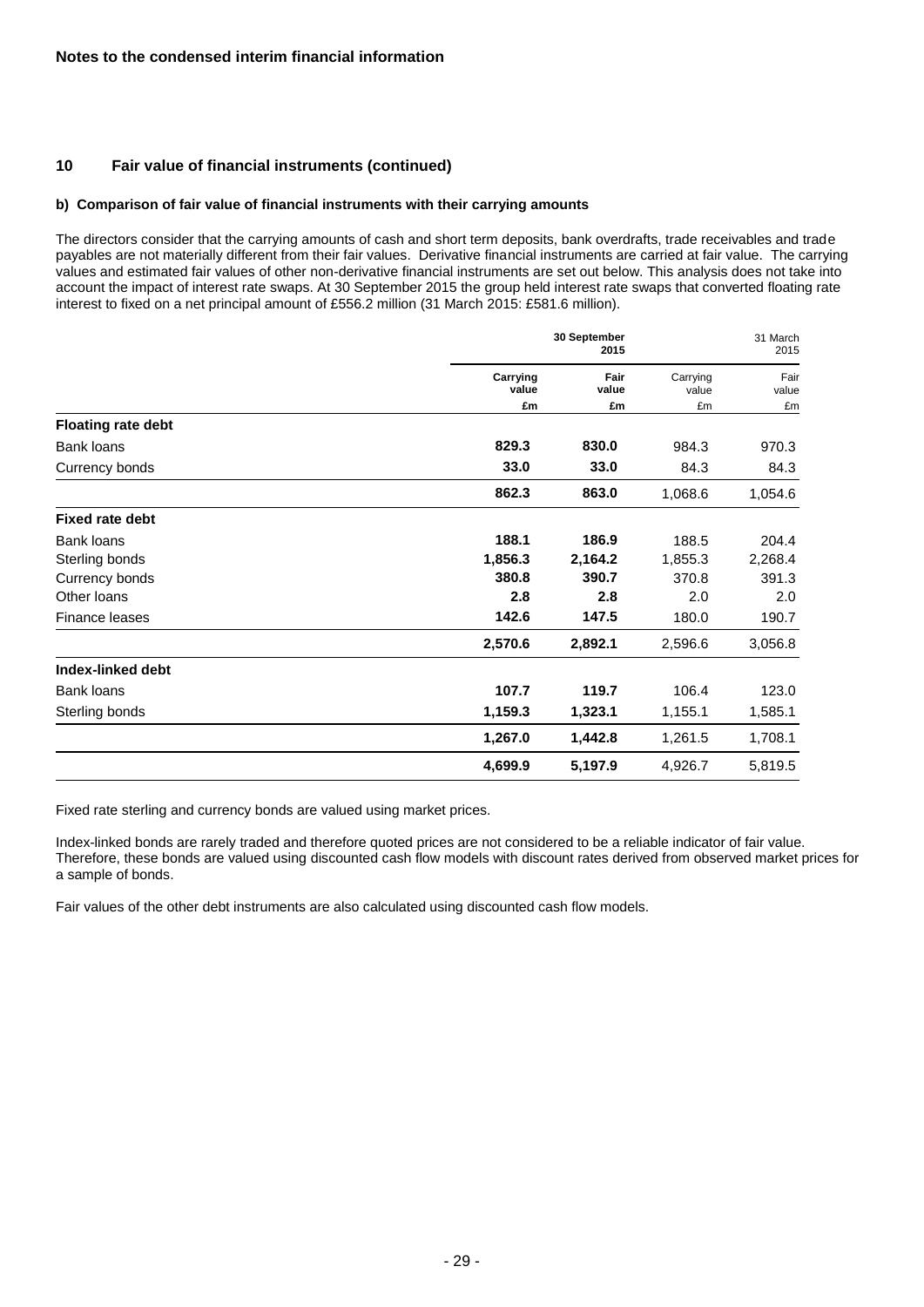### **11 Retirement benefit schemes**

The group operates two defined benefit schemes being the Severn Trent Pension Scheme and the Severn Trent Mirror Image Scheme. These schemes closed to future accrual on 31 March 2015, therefore there is no service cost in the current period. The group also has an unfunded obligation to provide benefits to certain former employees whose earnings were in excess of the pensions cap that operated when the benefits were accrued.

The retirement benefit obligation as at 30 September 2015 has been calculated on a year to date basis, using the actuarial valuation update as at 31 March 2015. There have not been any significant fluctuations or one time events since that date that would require adjustment to the actuarial assumptions made at 31 March 2015. However, the market based assumptions have been updated for conditions prevailing at the balance sheet date as follows:

|               | 30 September | 31 March |
|---------------|--------------|----------|
|               | 2015         | 2015     |
| Discount rate | 3.8%         | 3.3%     |
| <b>RPI</b>    | $3.0\%$      | 3.0%     |

The defined benefit assets have been updated to reflect their market value as at 30 September 2015. Actuarial gains and losses on the scheme assets and defined benefit obligations have been reported in the statement of comprehensive income. Service cost, and the cost of administrating the scheme, are recognised in operating costs and interest cost is recognised in net finance costs. Amounts recognised in the income statement in respect of these defined benefit schemes are as follows:

| Six months ended 30 September                | 2015           | 2014   |
|----------------------------------------------|----------------|--------|
|                                              | £m             | £m     |
| Current service cost                         | $\blacksquare$ | (11.7) |
| Administration cost                          | (0.6)          | (2.0)  |
| Net interest cost                            | (7.6)          | (7.6)  |
| Total amount charged to the income statement | (8.2)          | (21.3) |

The amount included in the balance sheet arising from the group's obligations under defined benefit schemes was as follows:

| 30 September                                                                   | 31 March  |
|--------------------------------------------------------------------------------|-----------|
| 2015                                                                           | 2015      |
| £m                                                                             | £m        |
| 1.946.2<br>Total fair value of assets                                          | 2,086.8   |
| (2,319.3)<br>Present value of the defined benefit obligations - funded schemes | (2,545.7) |
| (9.3)<br>Present value of the defined benefit obligations - unfunded schemes   | (10.0)    |
| Liability recognised in the balance sheet<br>(382.4)                           | (468.9)   |

Movements in the liability recognised in the balance sheet were as follows:

|                                                                               | 2015    | 2014    |
|-------------------------------------------------------------------------------|---------|---------|
|                                                                               | £m      | £m      |
| At 1 April                                                                    | (468.9) | (348.3) |
| Current service cost                                                          |         | (11.7)  |
| Administration cost                                                           | (0.6)   | (2.0)   |
| Net interest cost                                                             | (7.6)   | (7.6)   |
| Contributions from the sponsoring companies                                   | 4.4     | 12.3    |
| Net actuarial gain/(loss) recognised in the statement of comprehensive income | 90.3    | (31.4)  |
| At 30 September                                                               | (382.4) | (388.7) |

### **12 Share capital**

At 30 September 2015 the issued and fully paid share capital was 239.3 million shares of  $97^{17}/_{19}$ p amounting to £234.3 million (31) March 2015: 238.7 million shares of  $97^{17}/_{19}p$  amounting to £233.7 million).

During the period the company issued 680,902 (2014: 657,416) shares as a result of the exercise of employee share options and repurchased 2,987,871 shares (2014: nil) under its share buy back programme. Of these repurchased shares, 51,514 (2014: nil) were cancelled and the remaining 2,936,357 (2014: nil) are held as treasury shares.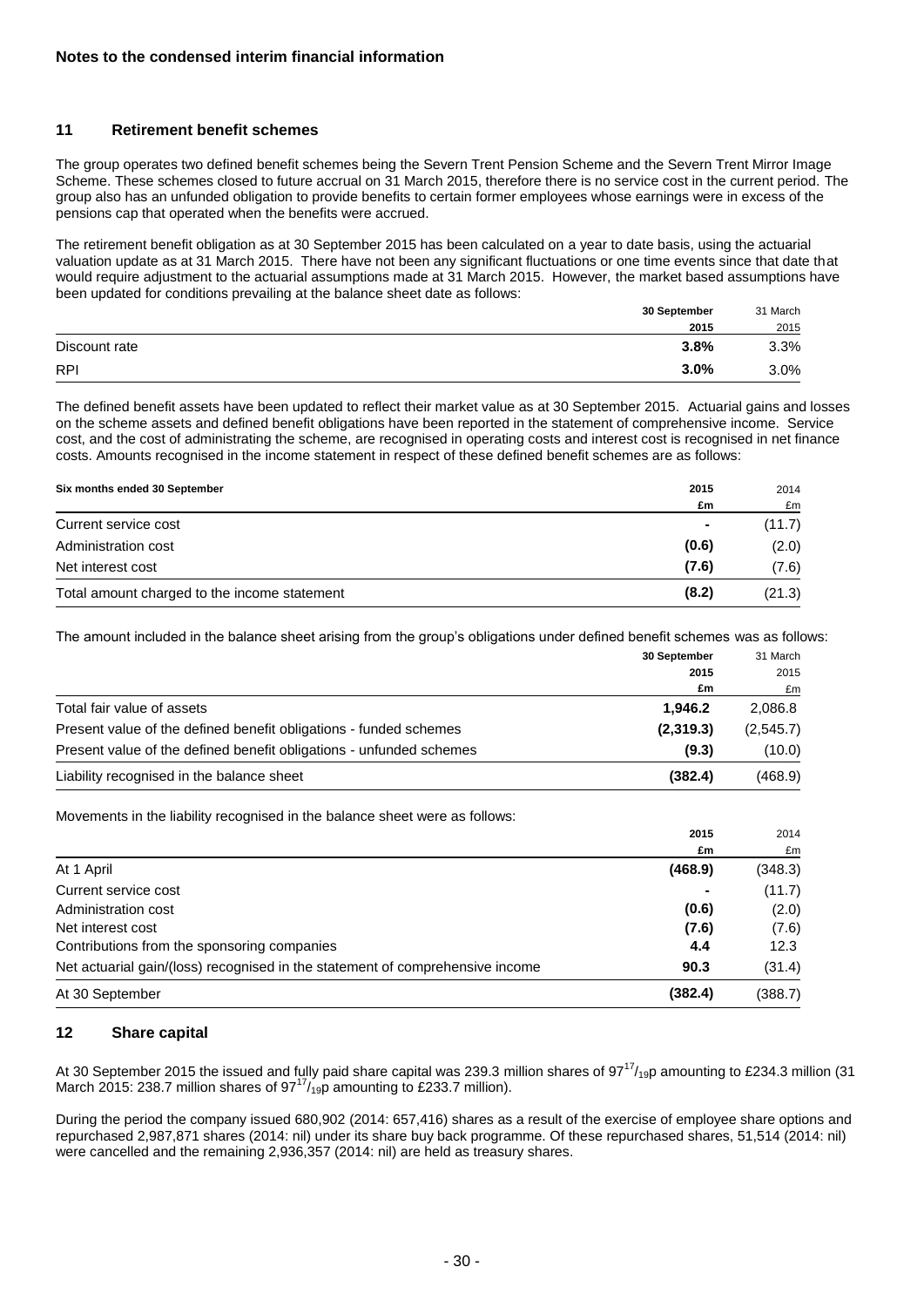### **13 Cash flow**

#### **a) Reconciliation of operating profit to operating cash flows**

| Six months ended 30 September                               | 2015   | 2014   |
|-------------------------------------------------------------|--------|--------|
|                                                             | £m     | £m     |
| Profit before interest and tax from continuing operations   | 281.0  | 280.3  |
| Profit before interest and tax from discontinued operations | 2.1    | 1.1    |
| Profit before interest and tax                              | 283.1  | 281.4  |
| Depreciation of property, plant and equipment               | 144.6  | 143.2  |
| Amortisation of intangible assets                           | 11.4   | 12.9   |
| Pension service cost                                        |        | 11.7   |
| Defined benefit pension scheme administration costs         | 0.6    | 2.0    |
| Pension contributions                                       | (4.4)  | (12.3) |
| Share based payments charge                                 | 2.7    | 4.0    |
| (Profit)/loss on sale of property, plant and equipment      | (1.4)  |        |
| Deferred income movement                                    | (5.3)  | (5.0)  |
| Provisions for liabilities and charges                      | 2.8    | 3.6    |
| Utilisation of provisions for liabilities and charges       | (5.6)  | (6.6)  |
| Decrease/(Increase) in inventory                            | 2.5    | (2.2)  |
| Increase in receivables                                     | (19.2) | (37.9) |
| Increase in payables                                        | 83.7   | 91.5   |
| Cash generated from operations                              | 495.5  | 486.3  |
| Tax paid                                                    | (7.9)  | (15.3) |
| Net cash generated from operating activities                | 487.6  | 471.0  |

#### **b) Non-cash transactions**

No additions to property, plant and equipment during the six months to 30 September 2015 were financed by new finance leases (2014: nil).

# **c) Exceptional cash flows**

The following cash flows arose from items classified as exceptional in the income statement:

| Six months ended 30 September | 2015  | 2014 |
|-------------------------------|-------|------|
|                               | £m    | £m   |
| Restructuring costs           | (4.0) |      |

#### **d) Reconciliation of movements in net debt**

| As at      |            |                   | RPI uplift        |                | Other             | As at 30   |
|------------|------------|-------------------|-------------------|----------------|-------------------|------------|
| 1 April    | Cash       | Fair value        | on index          | Foreign        | non-cash          | September  |
| 2015<br>£m | flow<br>£m | adjustments<br>£m | linked debt<br>£m | exchange<br>£m | movements<br>£m   | 2015<br>£m |
| 176.7      | (138.7)    |                   | ۰                 | (0.1)          | 19.3 <sup>1</sup> | 57.2       |
|            | (2.6)      | ٠                 | ٠                 |                | ۰                 | (2.6)      |
| 176.7      | (141.3)    |                   | ٠                 | (0.1)          | 19.3              | 54.6       |
| (1,279.2)  | 155.4      | ٠                 | (1.3)             |                | ٠                 | (1, 125.1) |
| (3,467.5)  | 41.6       | 2.4               | (4.2)             | (8.4)          | 3.9               | (3, 432.2) |
| (180.0)    | 37.4       | ٠                 | ٠                 |                | ۰                 | (142.6)    |
| (2.6)      | ٠          | 5.5               | ٠                 |                | 5.2               | 8.1        |
| (4,752.6)  | 93.1       | 7.9               | (5.5)             | (8.5)          | 28.4              | (4,637.2)  |
|            |            |                   |                   |                |                   |            |

<sup>1</sup>Other non-cash movements on cash and cash equivalents represent amounts within assets held for sale at the beginning of the period (see note 6)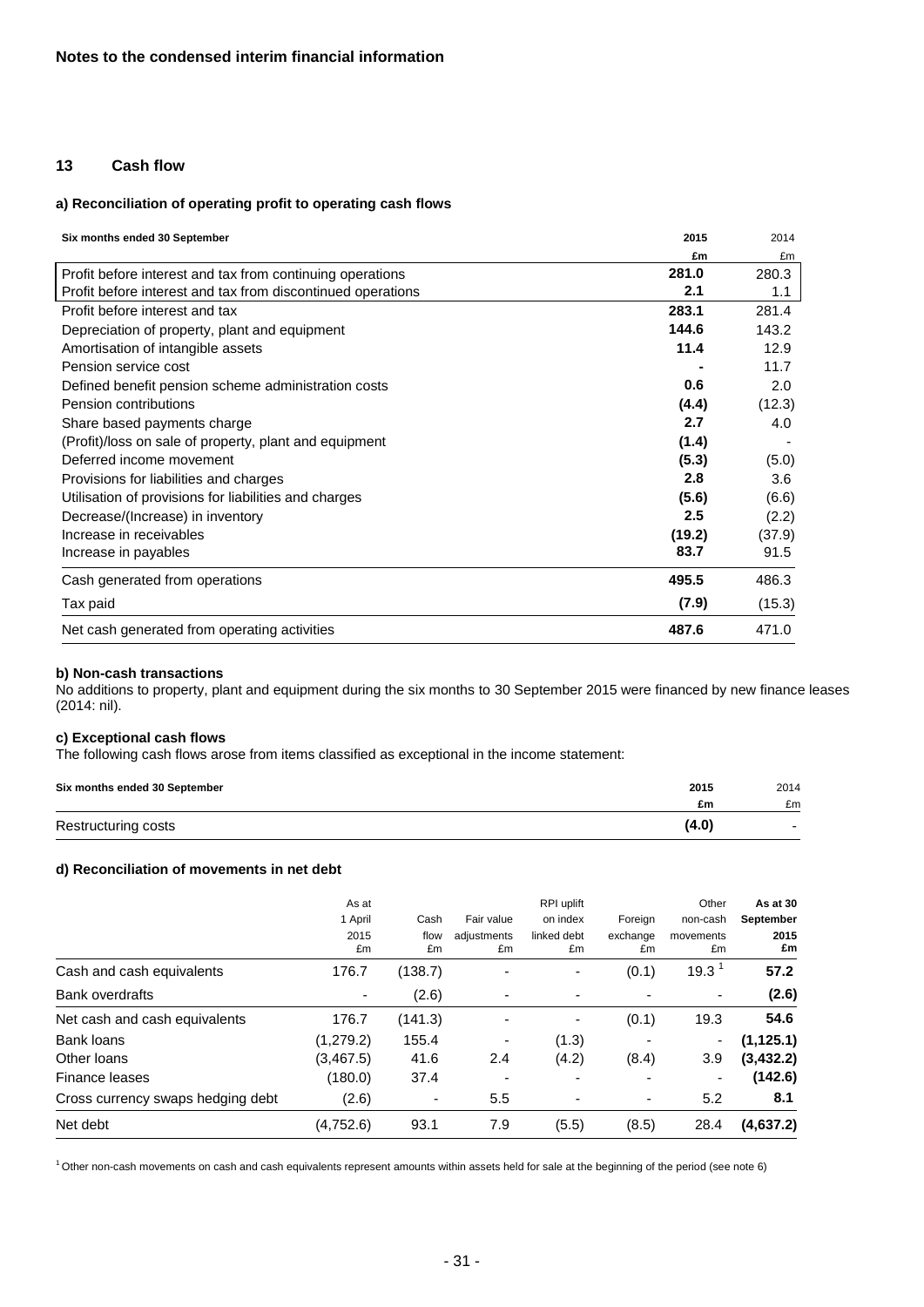#### **14 Post balance sheet events**

In November 2015 the group secured £471 million of floating rate funding from the US Private Placement market.

### **15 Contingent liabilities**

Details of the group's contingent liabilities were disclosed in the financial statements for the year ended 31 March 2015 which were approved on 28 May 2015. There have been no significant developments relating to the contingent liabilities disclosed in those financial statements.

### **16 Related party transactions**

There have been no related party transactions that materially affected the financial position or performance of the group during the period.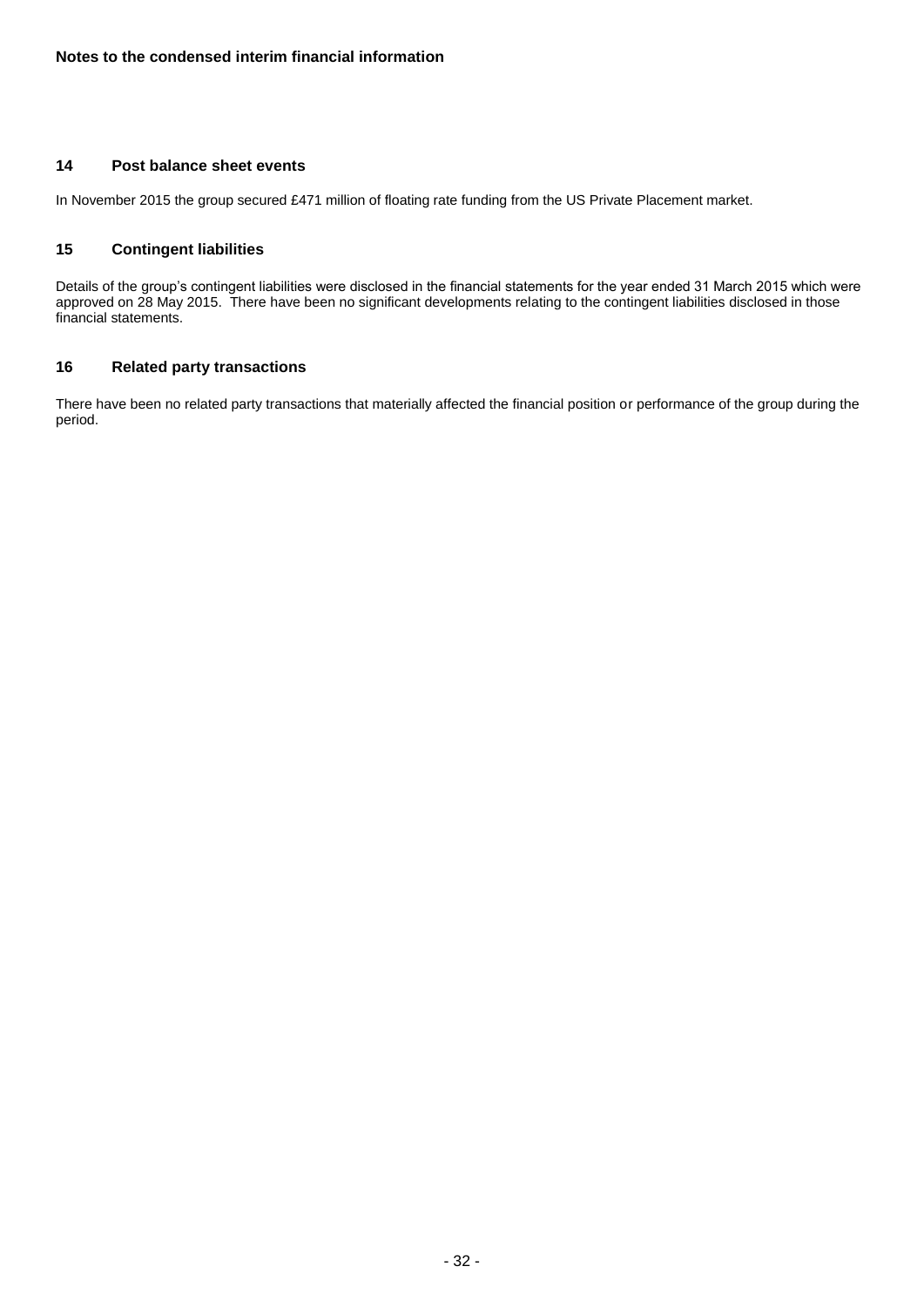We confirm to the best of our knowledge:

- (a) the condensed set of financial statements has been prepared in accordance with IAS 34 "Interim Financial Reporting"; and
- (b) the interim management report includes a fair review of the information required by Disclosure and Transparency Rules 4.2.7R and 4.2.8R of the United Kingdom Financial Conduct Authority.

Signed on behalf of the Board who approved the half yearly financial report on 25 November 2015.

Andrew Duff **Andrew Duff Andrew Duff** James Bowling Andrew Duff **James Bowling** Chairman Chief Financial Officer

Further copies of this half yearly financial report may be obtained from the Company Secretary, Severn Trent Plc, Severn Trent Centre, PO Box 5309, Coventry, CV3 9FH.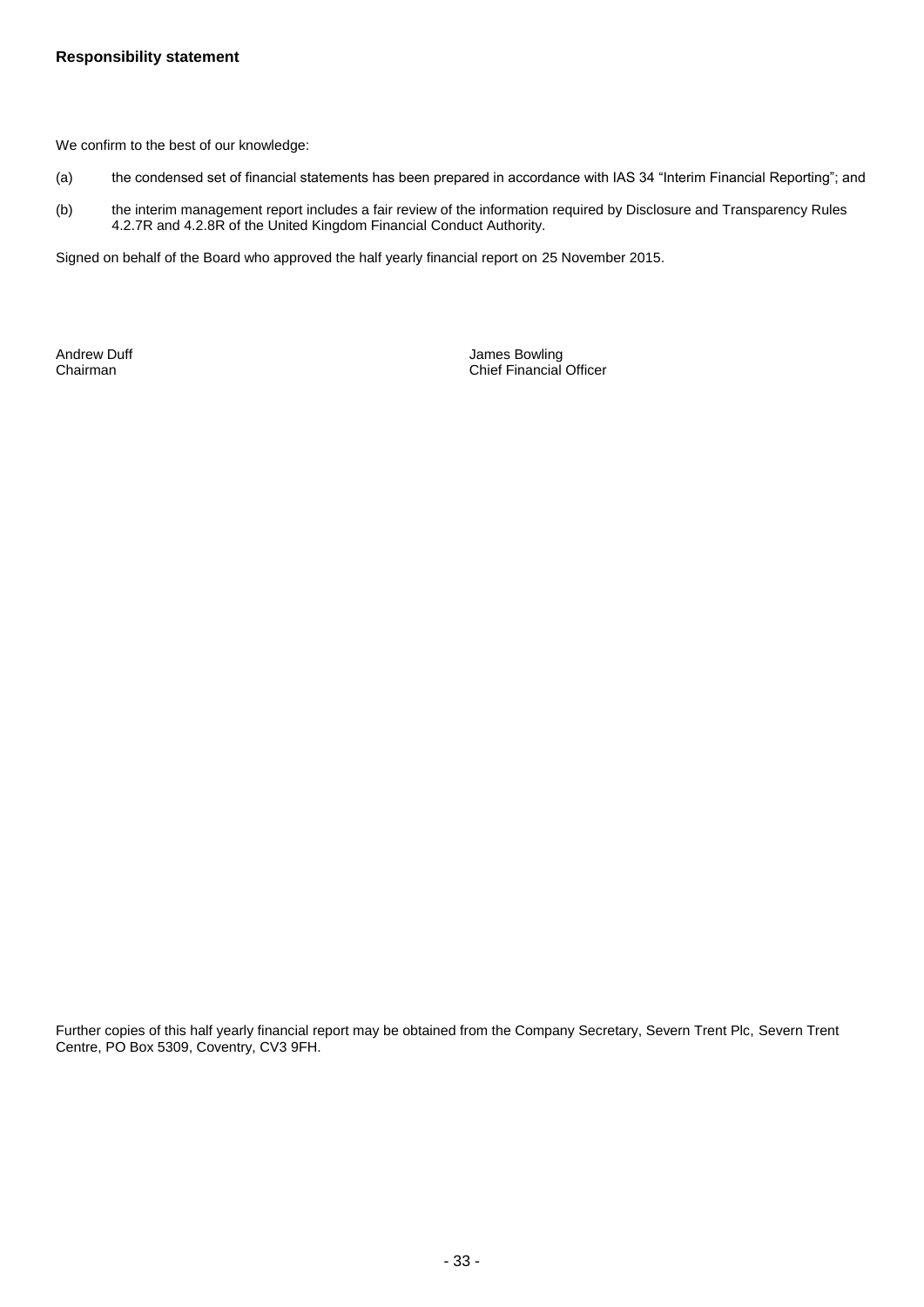#### **INDEPENDENT REVIEW REPORT TO SEVERN TRENT PLC**

We have been engaged by the company to review the condensed set of financial statements in the half-yearly financial report for the six months ended 30 September 2015 which comprises the condensed consolidated income statement, the condensed consolidated statement of comprehensive income, the condensed consolidated statement of changes in equity, the condensed consolidated balance sheet, the condensed consolidated cash flow statement and related notes 1 to 16. We have read the other information contained in the half-yearly financial report and considered whether it contains any apparent misstatements or material inconsistencies with the information in the condensed set of financial statements.

This report is made solely to the company in accordance with International Standard on Review Engagements (UK and Ireland) 2410 "Review of Interim Financial Information Performed by the Independent Auditor of the Entity" issued by the Auditing Practices Board. Our work has been undertaken so that we might state to the company those matters we are required to state to them in an independent review report and for no other purpose. To the fullest extent permitted by law, we do not accept or assume responsibility to anyone other than the company, for our review work, for this report, or for the conclusions we have formed.

#### **Directors' responsibilities**

The half-yearly financial report is the responsibility of, and has been approved by, the directors. The directors are responsible for preparing the half-yearly financial report in accordance with the Disclosure and Transparency Rules of the United Kingdom's Financial Conduct Authority.

As disclosed in note 1, the annual financial statements of the group are prepared in accordance with IFRSs as adopted by the European Union. The condensed set of financial statements included in this half-yearly financial report has been prepared in accordance with International Accounting Standard 34, "Interim Financial Reporting," as adopted by the European Union.

#### **Our responsibility**

Our responsibility is to express to the company a conclusion on the condensed set of financial statements in the half-yearly financial report based on our review.

#### **Scope of Review**

We conducted our review in accordance with International Standard on Review Engagements (UK and Ireland) 2410, "Review of Interim Financial Information Performed by the Independent Auditor of the Entity" issued by the Auditing Practices Board for use in the United Kingdom. A review of interim financial information consists of making inquiries, primarily of persons responsible for financial and accounting matters, and applying analytical and other review procedures. A review is substantially less in scope than an audit conducted in accordance with International Standards on Auditing (UK and Ireland) and consequently does not enable us to obtain assurance that we would become aware of all significant matters that might be identified in an audit. Accordingly, we do not express an audit opinion.

#### **Conclusion**

Based on our review, nothing has come to our attention that causes us to believe that the condensed set of financial statements in the half-yearly financial report for the six months ended 30 September 2015 is not prepared, in all material respects, in accordance with International Accounting Standard 34 as adopted by the European Union and the Disclosure and Transparency Rules of the United Kingdom's Financial Conduct Authority.

**Deloitte LLP** Chartered Accountants and Statutory Auditor London, UK 25 November 2015